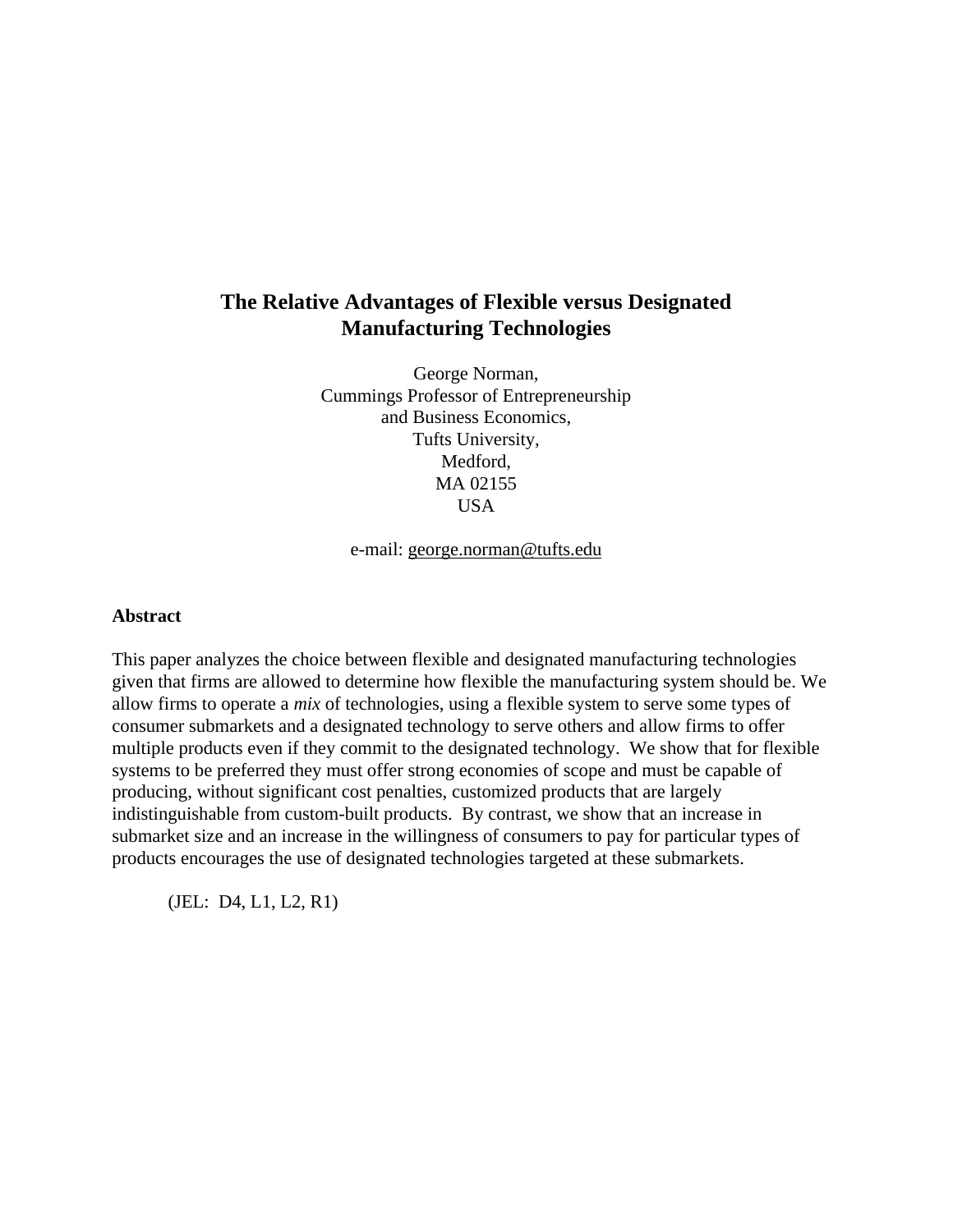### **1. Introduction**

Recent years have seen considerable advances in the development and diffusion of flexible manufacturing systems. "Flexibility" in this context refers to flexibility in product design through which manufacturers can adapt a base product to individual consumer requirements at very low additional unit costs: see, for example, Milgrom and Roberts (1990), Mansfield (1993). Specifically, a flexible manufacturing system is defined as:

"a production unit capable of producing a range of discrete products with a minimum of manual intervention" (US Office of Technology Assessment, 1984, p. 60)

Such flexible systems are employed in the manufacture of an increasingly wide range of goods, from ceramic tiles to Levi jeans and custom shoes to data-warehousing. It is now being suggested that such flexibility will find a natural outlet as e-commerce continues to expand. For example, the *New York Times* recently stated:

 "What this means in practice is that rather than displaying the same set of pages to every visitor, a Web site would present different information to each customer based on the person's data profile." (*New York Times*, 'Internet Companies Learn how to Personalize Services', August 28, 2000)

With the advent of flexible manufacturing systems, technology choice becomes an important strategic issue. The adoption of flexible manufacturing confers advantages that are primarily based upon economies of scope but imposes penalties with respect to the additional setup costs that are necessary to establish such flexible systems: see, for example, Chang (1993), Röller and Tombak (1990, 1993), Norman and Thisse (1999). The existing literature that attempts to address these strategic issues is limited in several respects. In particular, two important questions are not considered.

Given that a firm adopts a flexible manufacturing system

(i) how does it choose the range of products it should offer?

(ii) will a firm wish to operate a mix of flexible and designated technologies?

Question (i) is related to much of the recent literature on product variety in horizontally differentiated industries and leads to another important question:

(iii) with endogenous technology choice will we see product agglomeration as, for example, is discussed in Hamilton, Thisse and Weskamp (1989) and Anderson and Neven (1990)?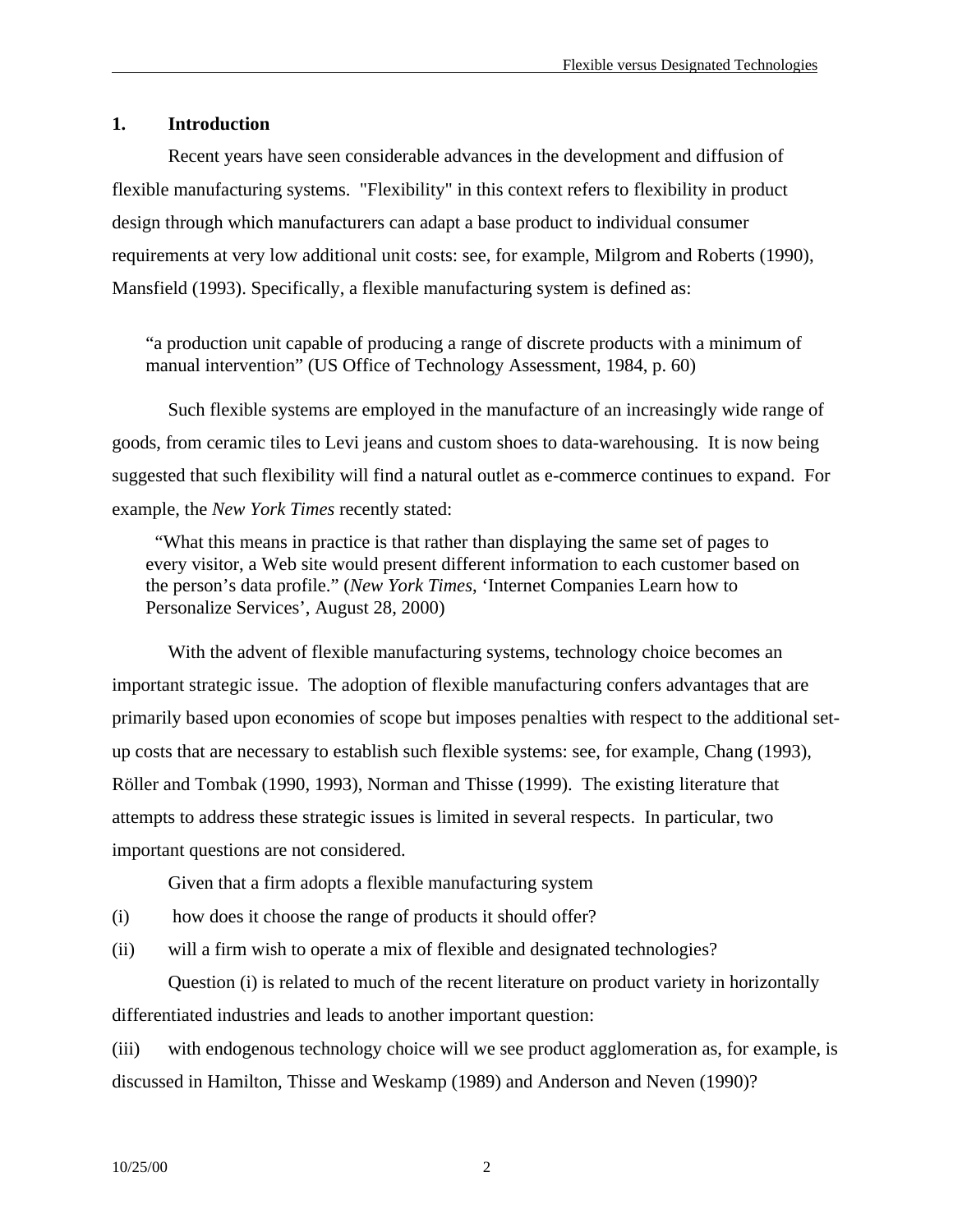This paper attempts to shed some light on these questions. Strategic choice of technology

differentiation. Applications of this approach to flexible manufacturing have been developed by Eaton and Schmitt (1994) and Norman and Thisse (1999). They build on the seminal ideas of

models of product differentiation. MacLeod, Norman and Thisse (1988) show how this analogy has the potential for being applied directly to the strategic analysis of flexible manufacturing:

customers' specifications. This means that the firm now produces a *band* horizontally differentiated products ... instead of a single product... Transport cost is no longer interpreted as a utility loss, but as an additional cost incurred by the firm in

Almost all of the current literature on flexible manufacturing presents firms with a relatively stark choice. Choose between a flexible or a designated technology. If the designated

an important issue that is central to our analysis. We consider not just the choice between flexible and designated manufacturing technologies but also the choice of just how flexible the

flexible system is capable of producing should be endogenous to the analysis, with firms trading off increased width against the additional set-up costs that increased width imposes.<sup>1</sup>

This leads naturally to a second important element of our analysis. We explicitly allow firms to operate a of technologies, using a flexible system to serve some types of consumer and a designated technology to serve others. Furthermore, we explicitly allow firms to offer

possibility that there will be asymmetry in technology choice in that the strategic choice of flexible systems by one firm will encourage another firm to adopt a different technology choice.

show that the attractiveness of flexible manufacturing is determined by the balance between the economies of scope offered by flexible manufacturing and the economies of scale offered by

3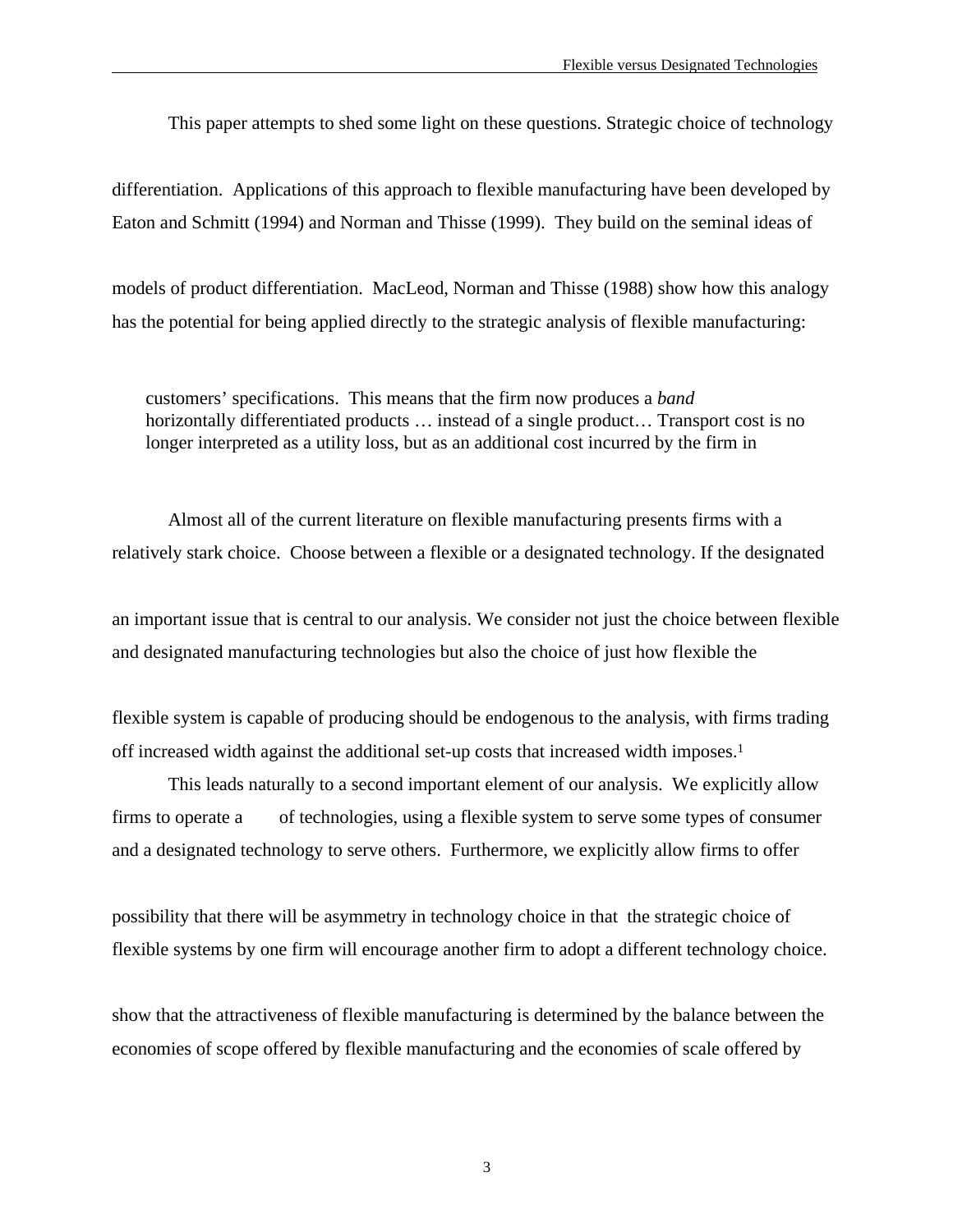designated technologies. Secondly, the advantages of flexible systems are affected by consumer tastes and the ability of flexible manufacturing systems to deliver, at low cost, customized products that are truly substitutable for custom-built products. Thirdly, we show that technology choice is affected by market size and the willingness of consumers to pay for products of particular types.

The remainder of the paper is structured as follows. In the next section we develop the basic model, presenting the choice between designated and flexible technologies as a simultaneous three-stage technology/location/quantity game. Section 3 identifies the subgame perfect Nash equilibria for this game. Finally, we discuss the primary determinants of technology choice in section 4.

#### **2. The Model**

The demand side is modeled as a variant of the familiar Hotelling (1929) and Salop (1979) analysis in that we assume consumers to be distributed over a line market. But we depart from Hotelling (and the Eaton/Schmitt and Norman/Thisse analyses) in two ways. First, we assume that consumers are concentrated in five evenly spaced submarkets as in Figure 1.2 The "distance" between submarkets is designated *r* (we give a more detailed interpretation of *r* below). Secondly, demand in each submarket is assumed to be identical and linear: inverse demand in each consumer submarket is:

(1) 
$$
p_i = a - Q_i/s
$$
  $(i = 1 - 5)$ 

where *s* is a measure of submarket size.

On the production side we assume that the market is supplied by duopolists who can choose from three technologies differentiated by their "width":

(i) a designated technology (**d**) with a width of 0 that can be used to serve at most one consumer submarket;

(ii) a partially flexible technology (**p**) with a width of 1 that can be used to serve a central consumer submarket and at most one submarket on each side of this central submarket;

<sup>&</sup>lt;sup>1</sup> Eaton and Schmitt (1994) do introduce this possibility in the initial specification of their model but drop this cost term in their actual analysis.

<sup>&</sup>lt;sup>2</sup> The reason for our not assuming consumers to be uniformly distributed will become clearer below. The choice of five submarkets is not totally arbitrary. It is large enough to allow consideration of the strategic issues in which we are interested while being small enough to be analytically tractable.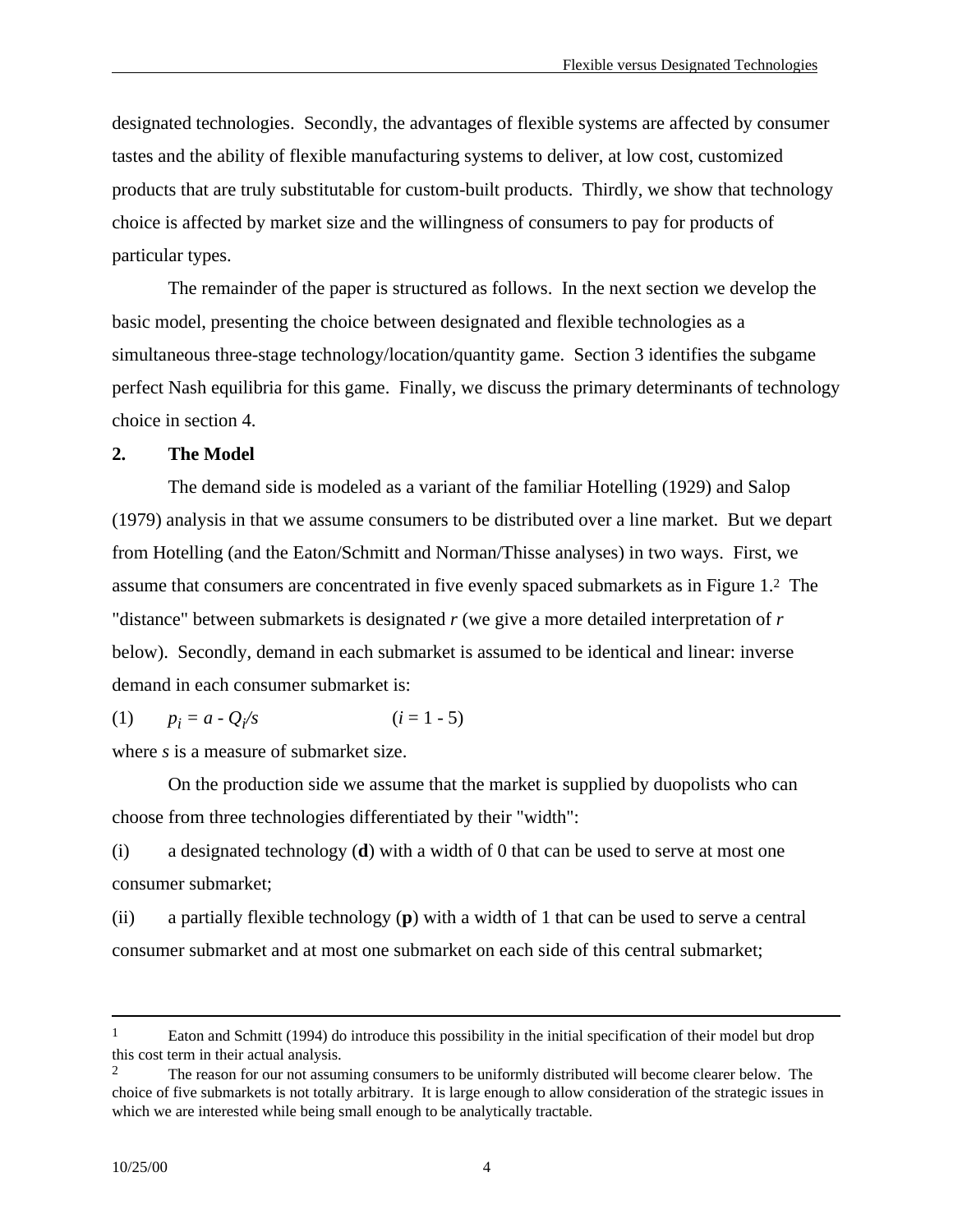(iii) a flexible technology (**f**) with a width of 2 that can be used to serve a central consumer submarket and at most two submarkets on each side of this central submarket.<sup>3</sup>

If a firm operates the **d** technology to supply some or all of the consumer submarkets the location *i* of a particular **d** product is just the consumer submarket for which the product has been designed. For the **p** or **f** technologies, *i* defines the location of the base product on which the **p** or **f** technology is centered. We use the terminology "designated product *i*" to refer to the output of a **d** technology located in consumer submarket *i* and "base product *i*" to refer to the consumer submarket on which a **p** or **f** technology is centered. Consumers in submarket *i* are assumed to consider a designated product *i* or base product *i* produced by either of the duopolists to be perfect substitutes.

Firms can choose to serve some or all consumer submarkets by establishing multiple products. Thus, for example, if technology **d** is chosen a firm can choose to establish up to five **d** products, if technology **p** is chosen the firm can serve the remaining markets by establishing a number of **d** products and if technology **f** is chosen the firm, if it has not located its base **f** product in the central submarket (submarket 3 in Figure 1), can choose to serve the remaining submarkets by establishing additional **d** or **p** products. When we refer to technology choice **t** below we mean the most flexible technology that a firm chooses.

#### (Figure 1 near here)

In specifying technology costs we distinguish between two types of variable costs. First, there are the variable costs of producing a particular designated or base product – costs of raw materials, intermediate inputs, labor and so on – which can reasonably be assumed to be constant across all three technologies. Without loss of generality these costs are normalized to zero. Secondly there are variable costs of customizing a base product centered in one consumer submarket to the specific requirements of consumers in other submarkets. We consider these costs in more detail below.

In addition to variable costs, each technology is assumed to incur set-up costs. Specifically, a technology of width *w* is assumed to incur set-up costs of *F*(*w*). Clearly: (2)  $F(0) < F(1) < F(2)$ .

<sup>&</sup>lt;sup>3</sup> We do not consider technologies with widths greater than 2 given that we confine attention to a market containing five submarkets.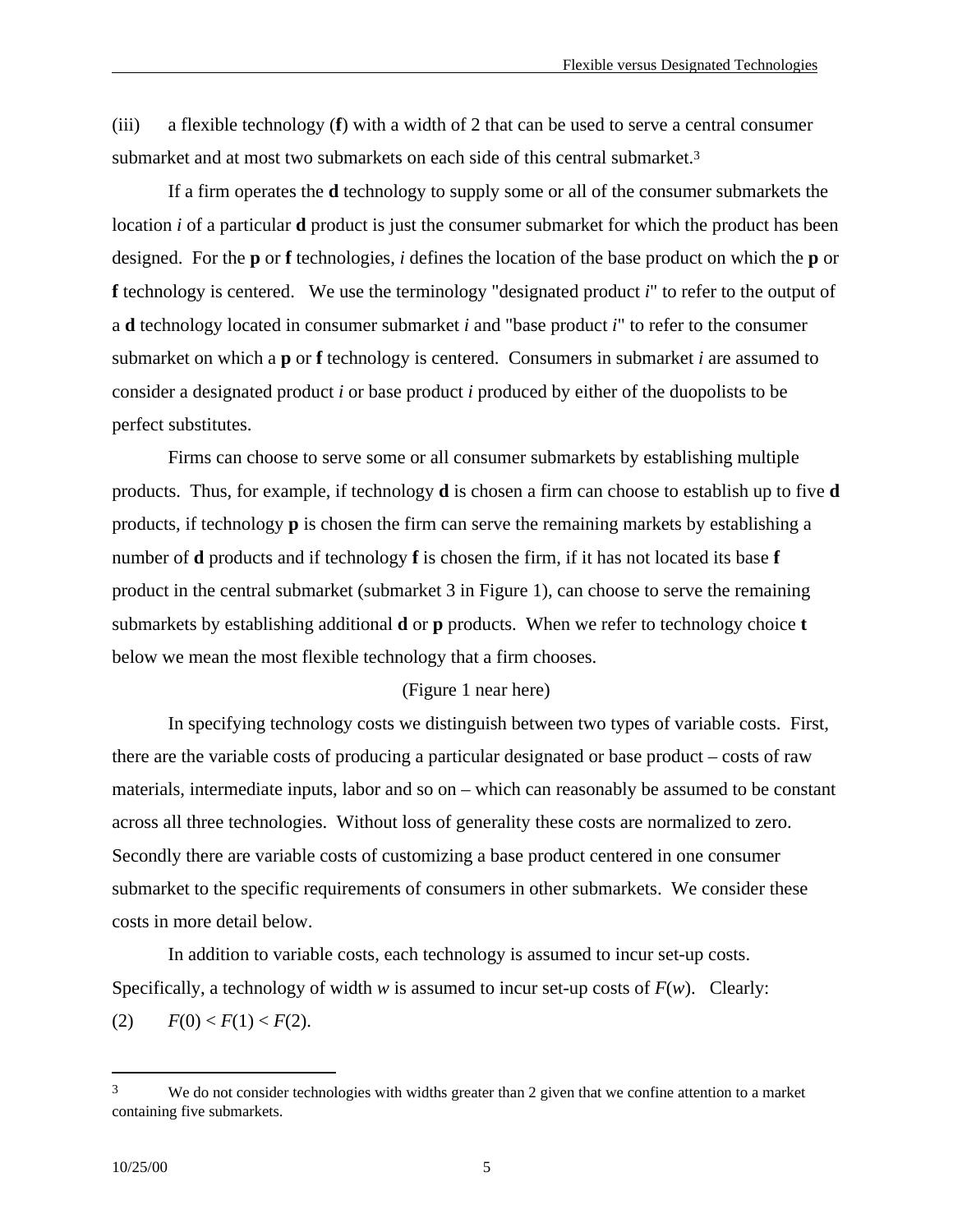We assume that there are economies of scope as the width of the technology increases. In other words,

(3)  $F(w) < (2w + 1) \cdot F(0)$  for  $w = 1, 2$ .

In the analysis below it will prove convenient to assume that set-up costs increase with width according to a relationship of the form:

(4)  $F(w) = (1 + w.k) \cdot F(0)$   $(i = 0, 1, 2)$ 

where  $2 \ge k > 0$  is an inverse measure of the economies of scope of the flexible technologies.

We have already indicated that a **d** product can be sold only in the consumer submarket in which it is located. In the location theoretic interpretation of our model this is equivalent to assuming that the cost of transporting a **d** product between adjacent consumer submarkets is at least *a* per unit; in the horizontal product differentiation analogy it is equivalent to assuming that consumers in submarket *j* consider designated product *i* to be worth at least *a* less than designated or base product *j*. By contrast, the cost of transporting a **p** or **f** product between adjacent submarkets, or equivalently of customizing base product *i* to the consumer tastes of submarket  $(i - 1)$  or  $(i + 1)$  is assumed to be *r* per unit.<sup>4</sup>

In the product differentiation analogy the parameter *r* can be thought of as a composite producer and consumer measure of flexibility. From the producer perspective, it seems reasonable to assume that product redesign has some impact on variable costs even where flexible manufacturing systems are introduced. This impact increases the less truly flexible is the flexible technology and the greater the degree of base product redesign that is necessary to customize the base product to the preferences of another consumer submarket (the more differentiated are consumer preferences between submarkets). This element of *r*, in other words, is a combined measure of production flexibility and consumers' preference diversity.

For consumers, *r* can be considered to contain a measure of the extent to which consumers value *customized* products that are the output of flexible technologies less than *custom-built* products, that are the output of designated technologies.5 In this latter respect, *r* is a

<sup>4</sup> We do not feel that anything is to be gained from distinguishing **p** and **f** technologies with respect to *r*. 5 As an illustration we can consider flexible manufacturing in the production of elevators. Clients are

typically offered a wide range of external finishes and car sizes -- the parts that users see -- but a much smaller range of drive speeds and capacities, control systems and other components -- that the users do not see. Custom-built elevators, by contrast, offer a much wider range of specifications of the total system.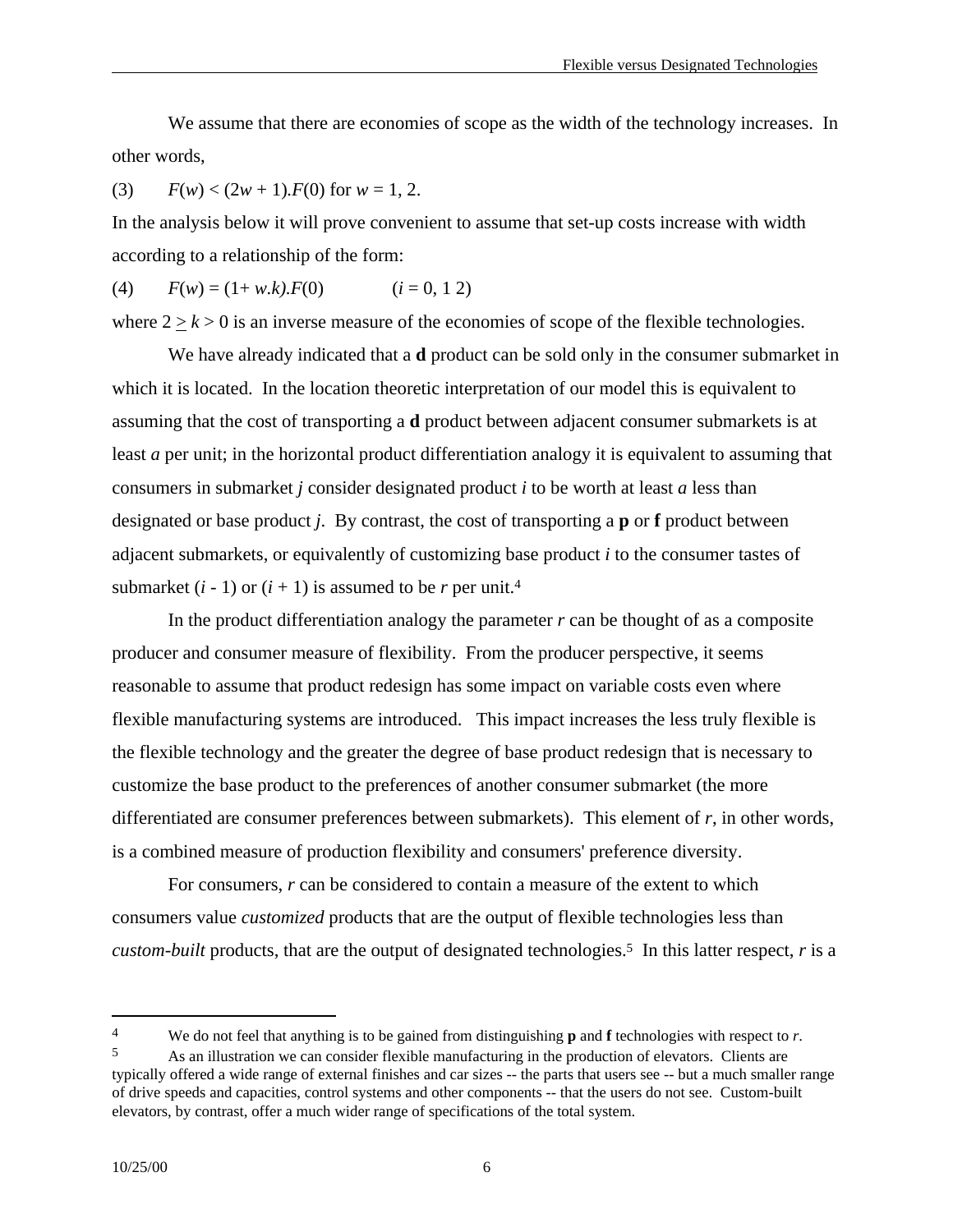measure of the degree of substitutability between the products of adjacent flexible and designated technologies. Formally we assume:

$$
(5) \qquad r = r_v + r_c
$$

where:

 $w.r_v$  denotes the unit variable costs of redesigning a base product located in submarket *i* to the desired characteristics of submarket  $(i - w)$  or  $(i + w)$ ; and *w.r<sub>c</sub>* denotes the extent to which consumers in submarket  $(i - w)$  (or  $(i + w)$ ) value a product customized from base product *i* less than a designated or base product located in

 $(i - w)$  (or  $(i + w)$ ).

This implies that if the price of designated (or base) product *i* is *p*(*i*) then the product customized to submarket *i* from base product *j* will have to be offered at price  $p(i) - r_c|i - j|$  and the net revenue received by a firm from the sale of base product *j* customized to submarket *i* is *p*(*i*) –  $(r_v + r_c)|i - j| = p(i) - r|i - j|$  per unit.

In characterizing equilibrium we assume that firms 1 and 2 aim to maximize aggregate profit from sales to consumers in the five submarkets through their choices of technology, locations (designs) of their products and outputs. Formally, the technology-location-output game is modeled as a three-stage duopoly game using the concept of subgame perfect Nash equilibrium.

In the first stage firms simultaneously choose their technologies and establish a *technology configuration* denoted **t**. In the second stage subgame the firms choose the designs (locations) of their base and/or designated products given the technology configuration established in the first stage. We refer to the outcome of this subgame as a *market location configuration*, denoted **l**(**t**). The third stage subgame is modeled as a Cournot game in which each firm chooses how much to supply to each consumer submarket (and from which location to supply) given the technology and market location configurations established in the first and second stages. That is, in the third stage subgame we identify the Cournot equilibrium for the two firms in each technology and market location configuration. This timing seems reasonable in that it implies technology choice to be the most inflexible decision and output choice to be the most flexible.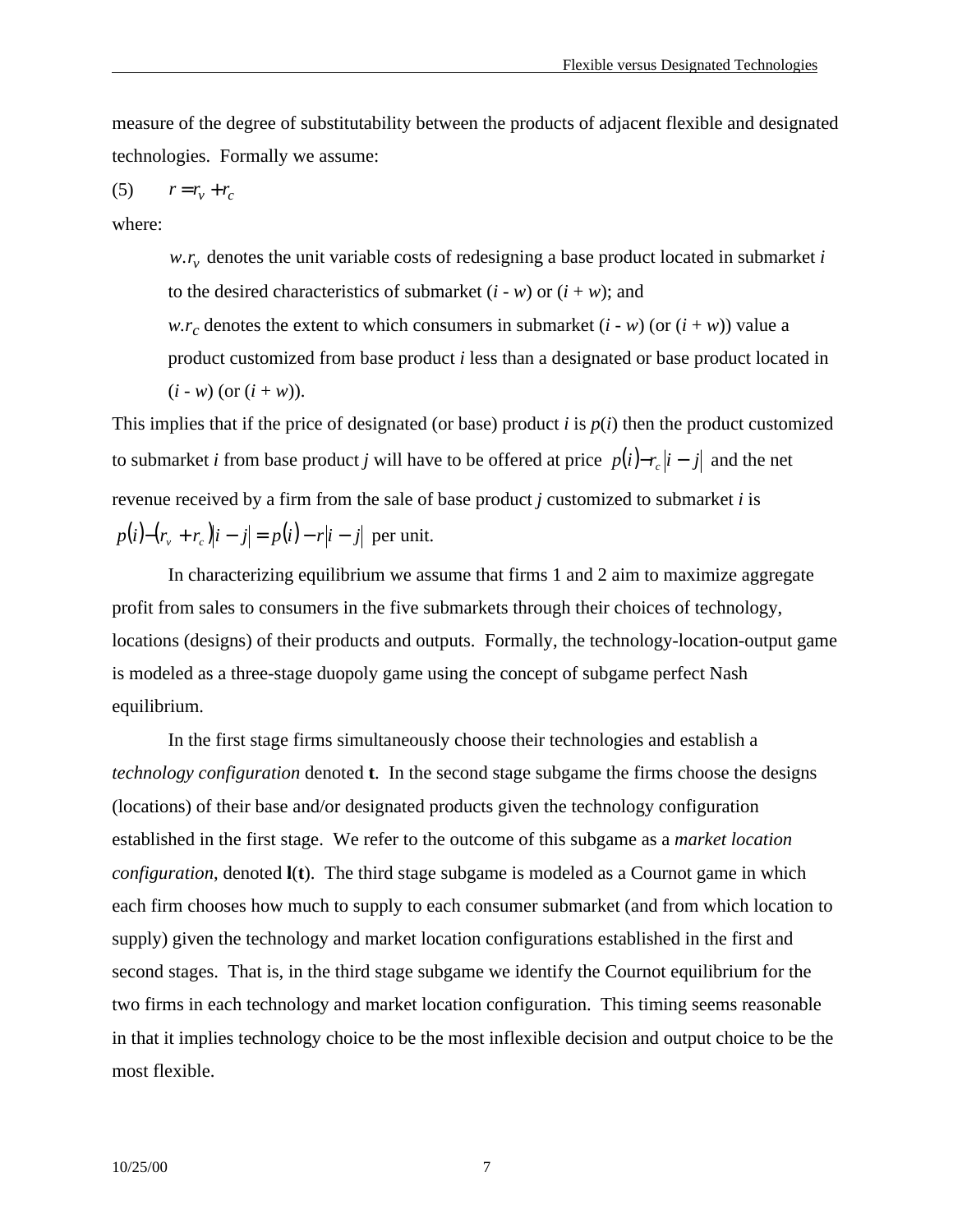#### **3. Equilibrium Technology Choice**

We assume that set-up costs are sufficiently low for each firm to be able to supply all consumer submarkets no matter the technology configuration established in the first stage. A sufficient condition for this is  $F(0) \leq s.a^2/9$ . We further assume that if a firm locates its base **f** product at the market center it is able to supply all consumer submarkets no matter the technology choices of its rival, which implies  $r < a/4$ .

#### **3.1 Quantity Equilibrium**

Consider any technology and market location configuration (**t, l**(**t**)). Firm *m* supplies consumer submarket *i* with its product in  $(t, l(t))$  that offers the greatest net revenue per unit. We denote the location of this product  $j_{i*}^{m}(\mathbf{t}, \mathbf{l}(\mathbf{t}))$  $j^m_{i*}(\mathbf{t},\mathbf{l}(\mathbf{t}))$  and the associated quantity supplied to submarket *i* by  $q_{i*}^m(i|\mathbf{t},\mathbf{l}(\mathbf{t}))$ <sup>m</sup>(i|**t,1(t**)). Standard analysis gives the Cournot-Nash equilibrium quantity supplied to submarket *i* by firm *m* as:

(6) 
$$
q_{i*}^{m*}(i|\mathbf{t},\mathbf{l}(\mathbf{t}))=s\big(a-2\big|i-j_{i*}^{m}\big|r+\big|i-j_{i*}^{n}\big|r\big|\big/3 \quad (m,n=1,2,\,m\neq n).
$$

Price in submarket *i* is:

(7) 
$$
p * (i|(\mathbf{t}, \mathbf{l}(\mathbf{t}))) = (a + |i - j^m_{i*}|r + |i - j^m_{i*}|r)/3
$$

and aggregate profit to firm *m* is:

(8) 
$$
\Pi_m(\mathbf{t}) = \sum_{i=1}^5 \frac{s(a-2|i-j_{i*}^m|r+|i-j_{i*}^n|r)^2}{9} - F_m(\mathbf{t})
$$
  $(m = 1,2)$ 

where  $F_m(\mathbf{t})$  is the aggregate set-up costs incurred by firm *m* in the technology and market location configuration (**t, l**(**t**)).

Equation (8) indicates that the subgame perfect equilibrium in our technology-locationoutput game is a function of five parameters  $F(0)$ ,  $k$ ,  $a$ ,  $s$ , and  $r$ . We can, however, reduce this parameter space to three by formulating the analysis in terms of the *demand adjusted parameters*: (9)  $\rho = r/a; f( ) = F( )/s.a^2$ 

in which case aggregate profit in (8) can be rewritten:

(8') 
$$
\Pi_m(\mathbf{t}) = s.a^2 \left( \sum_{i=1}^5 \frac{\left(1 - 2|i - j_{i*}^m | \mathbf{p} + |i - j_{i*}^n | \mathbf{p}\right)^2}{9} - f_m(\mathbf{t}) \right)
$$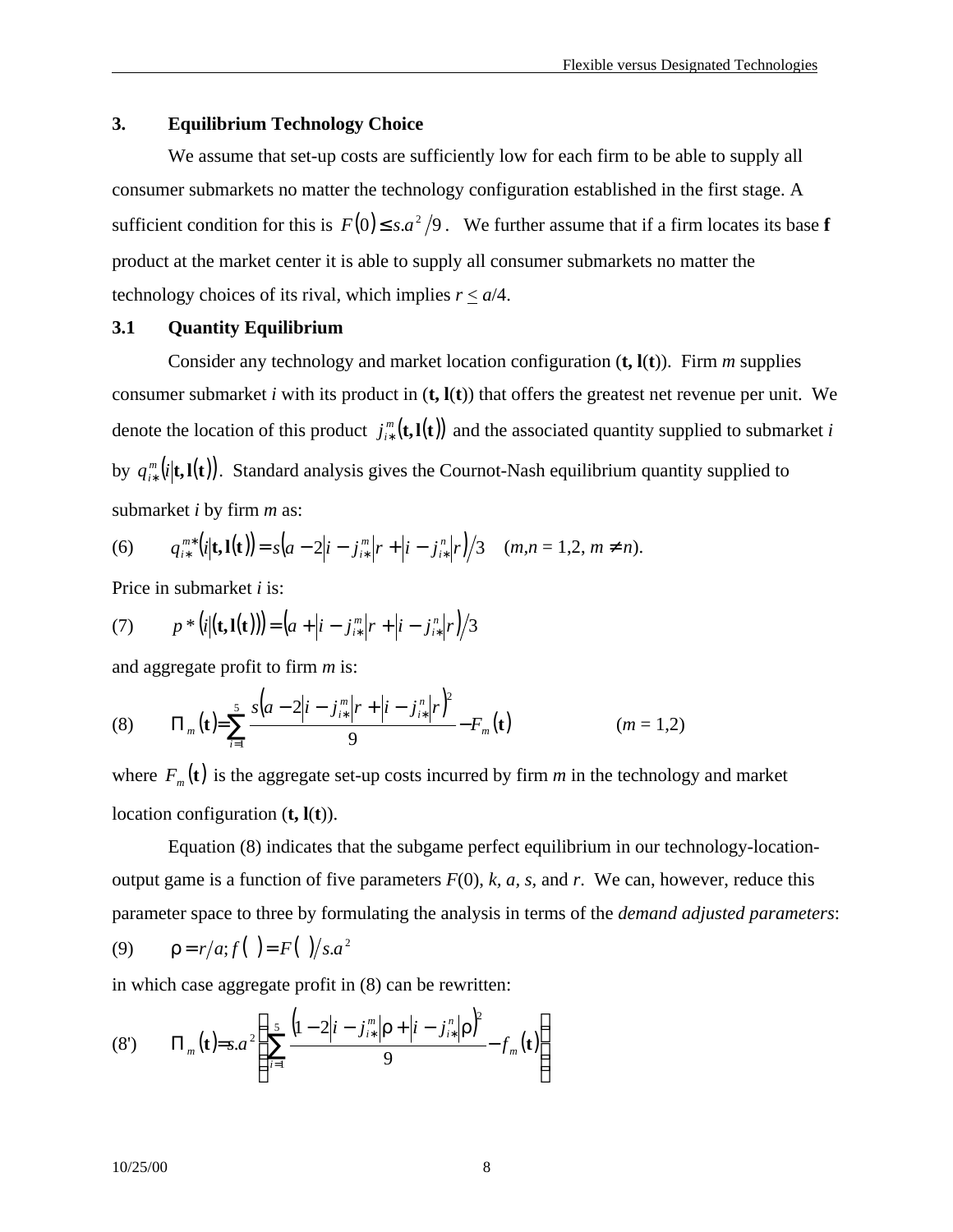(See Rowthorn (1992) for a similar approach in a different context.) Note that our restrictions on *F*(0) and *r* imply that  $f(0) < 1/9$  and  $\rho < 1/4$ .

#### **3.2 Location Equilibrium**

By convention, and without loss of generality, we assume that firm 1 locates to the left of firm 2 if the two firms have not chosen identical locations for their base products. We denote by  $L_m(t)$  the set of location configurations that can be chosen by firm *m* given the technology configuration **t**. A location configuration  $\mathbf{l}_m(\mathbf{t}) \in \mathbf{L}_m(\mathbf{t})$  is a quintuplet:

(9) 
$$
\mathbf{l}_m(\mathbf{t}) = (l_m^1, l_m^2, l_m^3, l_m^4, l_m^5) \qquad (m = 1, 2)
$$

where  $l_m^i = d_m^i, p_j$ *m i m*  $d = d_m^i, p_m^i$ , or  $f_m^i$  if firm *m* establishes a designated or base product in submarket *i* and

 $l_m^i = 0$  if firm *m* does not have a designated or base product in submarket *i*. A market location configuration is a pair  $\mathbf{l}(\mathbf{t}) = {\mathbf{l}_1(\mathbf{t}), \mathbf{l}_2(\mathbf{t})}.$ 

Identification of the Nash equilibrium of the location subgame requires that we consider a number of different possible technology configurations. In doing so we make the further simplifying assumption that the **d** technology dominates the **p** technology if only two adjacent submarkets are to be supplied and dominates the **f** technology if only three adjacent submarkets are to be supplied: a sufficient condition for this to be the case is  $k > 1.6$  This assumption has three important implications in our model that considerably simplify the analysis. First, neither firm will locate a **p** or **f** base product in the most peripheral consumer submarkets 1 and 5. Secondly, neither firm will combine the **f** and **p** technologies. Thirdly, neither firm will operate two **p** technology plants.

The location subgame for any given technology configuration is analyzed on the assumption that each firm chooses its location(s) to maximize profits given the location(s) of its rival and the equilibrium quantity schedules identified in section 3.1.

#### **3.2.1 t** =  $\{d,d\}$

Given our assumption that  $F(0) \leq sa^2/9$ , in the technology configuration  $\{d,d\}$  both firms establish a designated product in every submarket.

<sup>&</sup>lt;sup>6</sup> If  $k \ge 1$  then  $F(1) \ge 2.F(0)$  and  $F(2) \ge 3.F(0)$ .  $k \ge 1$  is sufficient but not necessary since the **p** and **f** technologies incur additional costs of *r* per unit in customizing a base product *i* to the requirements of adjacent submarkets.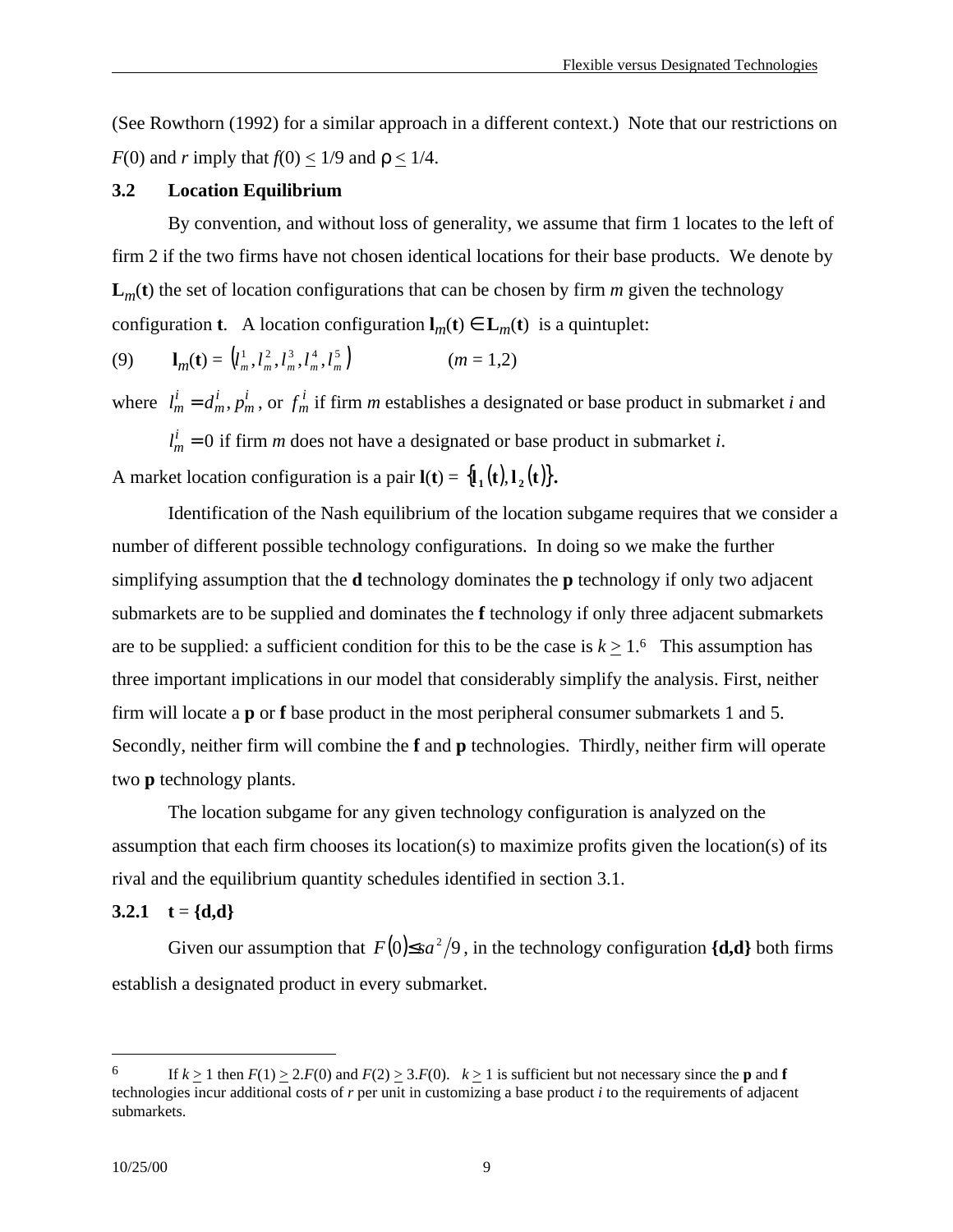#### **Lemma 1:**

*The Nash equilibrium market location configuration for the technology configuration* **{d,d}** *is*:

(10) 
$$
\mathbf{l}_{\mathbf{m}}^*\big((\mathbf{d},\mathbf{d})\big) = \big(d_m^1, d_m^2, d_m^3, d_m^4, d_m^5\big) \qquad (m = 1,2)
$$

Profit to each firm is:

(11) 
$$
\Pi_m^*({\{\mathbf{d},\mathbf{d}\}}) = 5s.a^2(\frac{1}{9} - f(0))(m = 1,2).
$$

#### 3.2.2  $t = {p,p}$

In analyzing location choice when both firms have chosen the partially flexible technology we can confine our attention to cases in which firm 1 (2) locates its base **p** product in consumer submarkets 2 or 3 (4 or 3).7 The pay-off matrix for the location subgame is given in Table 1.

#### **Lemma 2:**

*The Nash equilibrium market location configuration for the technology configuration* **{p,p}** *is*:

(12)

 $({\bf p},{\bf p})=(d_1^1,0,p_1^3,0,d_1^5){\bf l}_2^*({\bf p},{\bf p})=(d_2^1,d_2^2,0,p_2^4,0)$ 2 2 2 1 2 5 1 3 1 1  $\mathbf{d}_1^*({\{\mathbf{p},\mathbf{p}\}}) = (d_1^1, 0, p_1^3, 0, d_1^5) \mathbf{1}_2^*({\{\mathbf{p},\mathbf{p}\}}) = (d_2^1, d_2^2, 0, p_2^4, 0)$  or

$$
\mathbf{l}_1^*\left(\{\mathbf{p},\mathbf{p}\}\right) = (0, p_1^2, 0, d_1^4, d_1^5)\mathbf{l}_2^*\left(\{\mathbf{p},\mathbf{p}\}\right) = (d_2^1, 0, p_2^3, 0, d_2^5)
$$

*with firms 1 and 2 locating their partially flexible base products in consumer submarkets 3 and 4 (or 2 and 3) respectively*. 8 **n** 

Profit  $\Pi_{m}^{*}(\lbrace {\bf p},{\bf p} \rbrace)$  to each firm is given by the off-diagonal entries in Table 1.

#### (Table 1 near here)

Lemma 2 indicates that agglomeration, or the principle of minimum differentiation, does not apply when technology is a strategic variable and the technology chosen is not capable, by itself, of supplying the entire market. This is in sharp contrast to cases in which technology is not a choice variable (Hamilton *et al.* (1989), Anderson and Neven (1990)). The intuition underlying this result can be seen by comparing, for example, the gross profits in each consumer submarket that are made by firm 1 in the location configurations  $(0, p_1^2, 0, d_1^4, d_1^5)$ 1 4 1  $[0, p_1^2, 0, d_1^4, d_1^5]$  and  $(d_1^1, 0, p_1^3, 0, d_1^5)$ 1 3 1  $d_1^1, 0, p_1^3, 0, d_1^5$  when firm 2 has chosen the location configuration  $(d_2^1, 0, p_2^3, 0, d_2^5)$ . 2 3 2  $d_2^1, 0, p_2^3, 0, d_2^5$ . These are given in Table 2.

 $7$  Coincident location at (2,2) and (4,4) are equivalent to (3,3).

<sup>8</sup> Note that these are equivalent equilibria.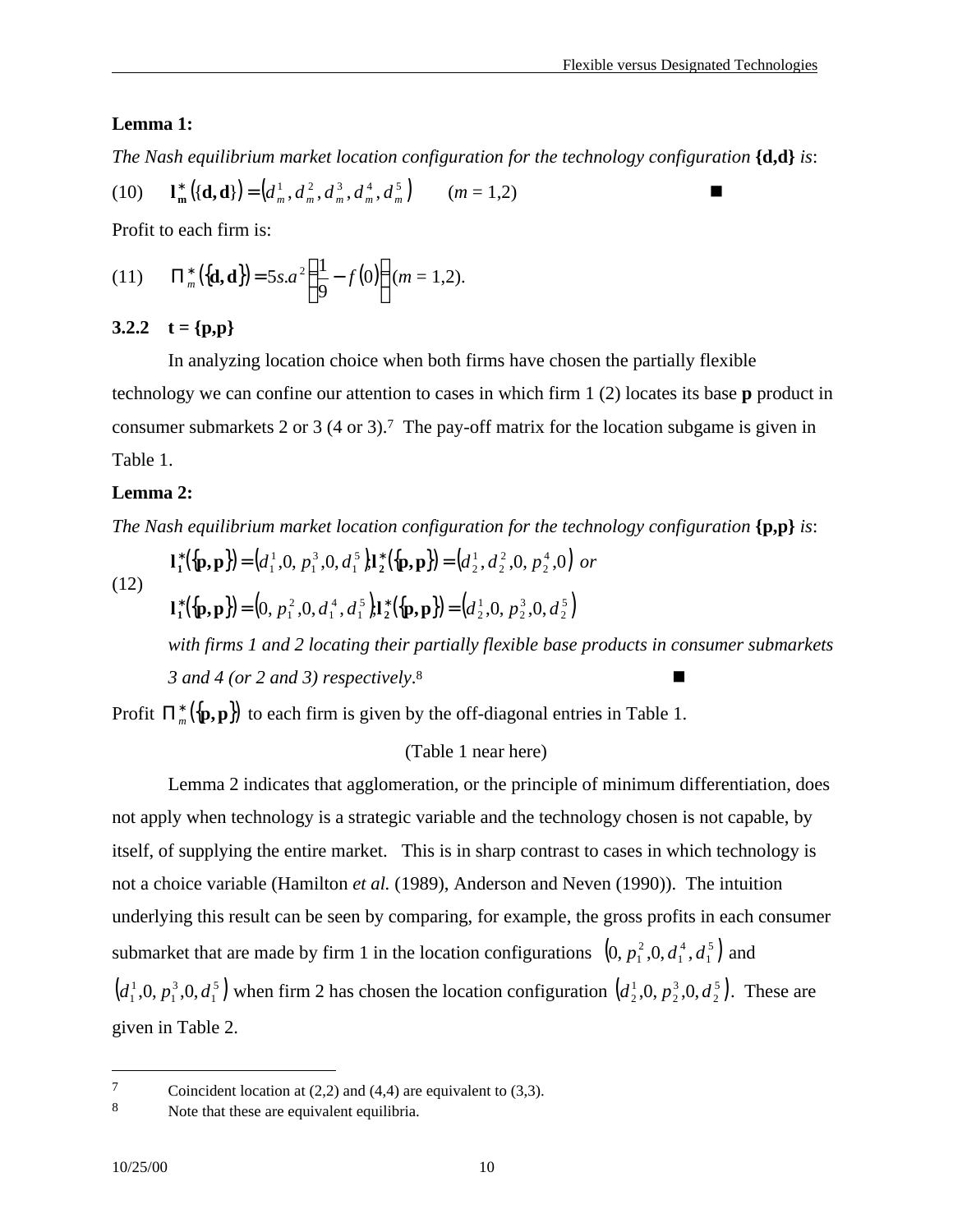Aggregate output is identical for both firms in these two market location configurations (recall equations (6) and (8)) but individual firm profit is determined by the *distribution* of aggregate output.9 No matter the location configuration, firm 1 earns greatest profits from those submarkets in which its product is custom-built rather than customized: submarkets 2, 4 and 5 in the location configuration  $(0, p_1^2, 0, d_1^4, d_1^5)$ 1 4 1  $(0, p_1^2, 0, d_1^4, d_1^5)$  and submarkets 1, 3 and 5 in the location configuration  $(d_1^1, 0, p_1^3, 0, d_1^5)$ . 1 3 1  $d_1^1, 0, p_1^3, 0, d_1^5$ . However, in the location configuration  $(0, p_1^2, 0, d_1^4, d_1^5)$ 1 4 1  $(0, p_1^2, 0, d_1^4, d_1^5)$  firm 1's custom-built products are in competition with customized products of firm 2 whereas in the location configuration  $(d_1^1, 0, p_1^3, 0, d_1^5)$ 1 3 1  $d_1^1, 0, p_1^3, 0, d_1^5$  they are in competition with custom-built products (with the exception of submarket 5, of course). The additional profits firm 1 earns in the former location configuration from its custom-built products being in competition with customized products more than offset the lower profits that result from its customized products being in competition with custom-built products.<sup>10</sup>

(Table 2 near here)

# **3.2.3 t** = {**f**,**f**}

In analyzing location choice when both firms have chosen the wider of the two flexible technologies we can, as with the technology configuration **{p,p}**, confine our attention to cases in which firm 1 (2) locates its base **f** product in consumer submarkets 2 or 3 (4 or 3). The pay-off matrix to the location subgame is given in Table 3.

#### **Lemma 3:**

*The Nash equilibrium market location configuration for the technology configuration* **{f,f}** *is*:

(i) 
$$
f(0) \le (8\rho - 4\rho^2)/9
$$
  
(12)  $\mathbf{l}_1^*({\mathbf{f}}, {\mathbf{f}}) = (0, f_1^2, 0, 0, d_1^5); \mathbf{l}_2^*({\mathbf{f}}, {\mathbf{f}}) = (d_2^1, 0, 0, f_2^4, 0)$ 

*with firms 1 and 2 locating their flexible base products in consumer submarkets 2 and 4 respectively*.

(ii) 
$$
(8\rho - 4\rho^2)/9 < f(0) \le (8\rho + 8\rho^2)/9
$$

<sup>&</sup>lt;sup>9</sup> Note that the four market location configurations of Table 1 have identical total set-up costs for each firm. <sup>10</sup> This is reminiscent of game theoretic models of foreign direct investment in which it is shown that the relative profitability of different location configurations is determined by the balance between the *import protection* effect of competing with imported products and the *export cost* effect of having to export a product to another market: see Motta and Norman (1996).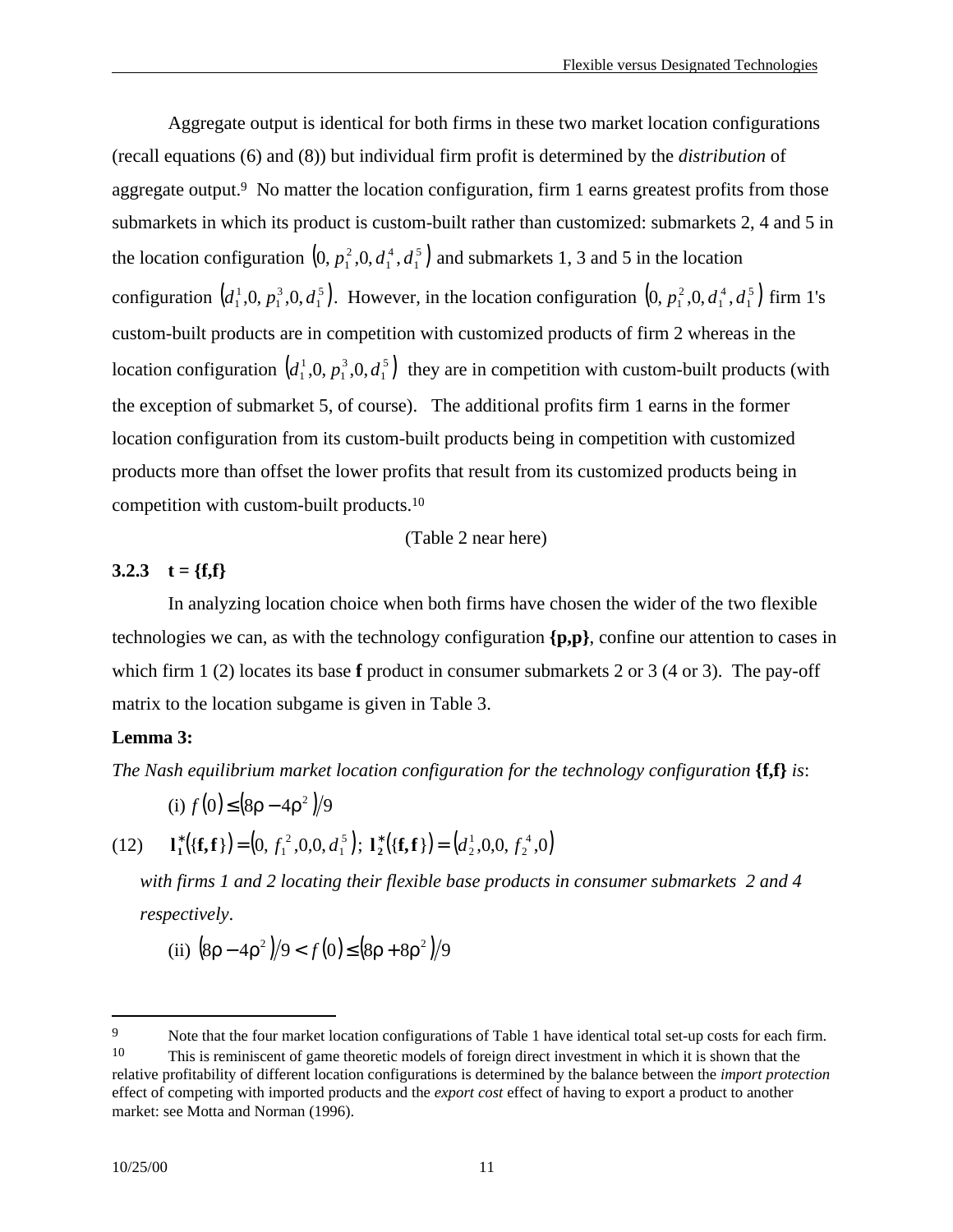(13) 
$$
\mathbf{l}_1^*({\mathbf{f}}, {\mathbf{f}}_1) = (0, f_1^2, 0, 0, d_1^5) \mathbf{l}_2^*({\mathbf{f}}, {\mathbf{f}}_1) = (0, 0, f_2^3, 0, 0) \text{ or } (13)
$$

$$
\mathbf{l}_1^*({\mathbf{f}}, {\mathbf{f}}) = (0, 0, f_1^3, 0, 0) \mathbf{l}_2^*({\mathbf{f}}, {\mathbf{f}}) = (d_2^1, 0, 0, f_2^4, 0)
$$

*with firms 1 and 2 locating their flexible base products in consumer submarkets 2 and 3 (or 3 and 4) respectively*. 11

(iii)  $\left(8\rho + 8\rho^2\right)/9 < f(0)$ 

(14)  ${\bf l}_1^*({\bf f},{\bf f}) = (0,0, f_1^3,0,0); {\bf l}_2^*({\bf f},{\bf f}) = (0,0, f_2^3,0,0)$  $f_2^2$ 

*with firms 1 and 2 each locating their partially flexible base products in consumer* submarket 3.

Profit  $\prod_{m}^{*}({\mathbf{f},{\mathbf{f}}})$  to each firm is given by the appropriate cell in Table 3.

Agglomeration is the Nash equilibrium to the location subgame with the technology configuration {f,f} only for  $f(0) > (8p + 8p^2)/9$ . The reasoning behind this result is straightforward. If the duopolists consider only the variable costs of production then the same forces are at work as those discussed in section 3.2.2, leading to non-agglomeration of the base products. Table 3 indicates that, if set-up costs were ignored, the unique Nash equilibrium market location configuration would be {  $(0, f_1^2, 0, 0, d_1^5)$ , 1  $[0, f_1^2, 0, 0, d_1^5], (d_2^1, 0, 0, f_2^4, 0)$ 2  $d_2^1, 0, 0, f_2^4, 0$  : recall that  $\rho \le 1/4$ . Once set-up costs are taken into account, however, there is an additional incentive for either firm to wish to locate at the market center. Central location offers savings in set-up costs. The greater is *f*(0) the more likely it is that these savings will offset the reduced gross profit that the individual firm makes with more agglomerated locations.

(Table 3 near here)

#### **3.2.4 t** =  $\{d,p\}$  (or  $\{p,d\}$ )

Our parameter restrictions imply that the only locations for the **p** base product that we need to consider are in submarkets 2, 3 or 4.

#### **Lemma 4:**

*The Nash equilibrium market location configuration for the technology configuration* **{d,p}** *is*:

<sup>11</sup> Note that these are equivalent equilibria.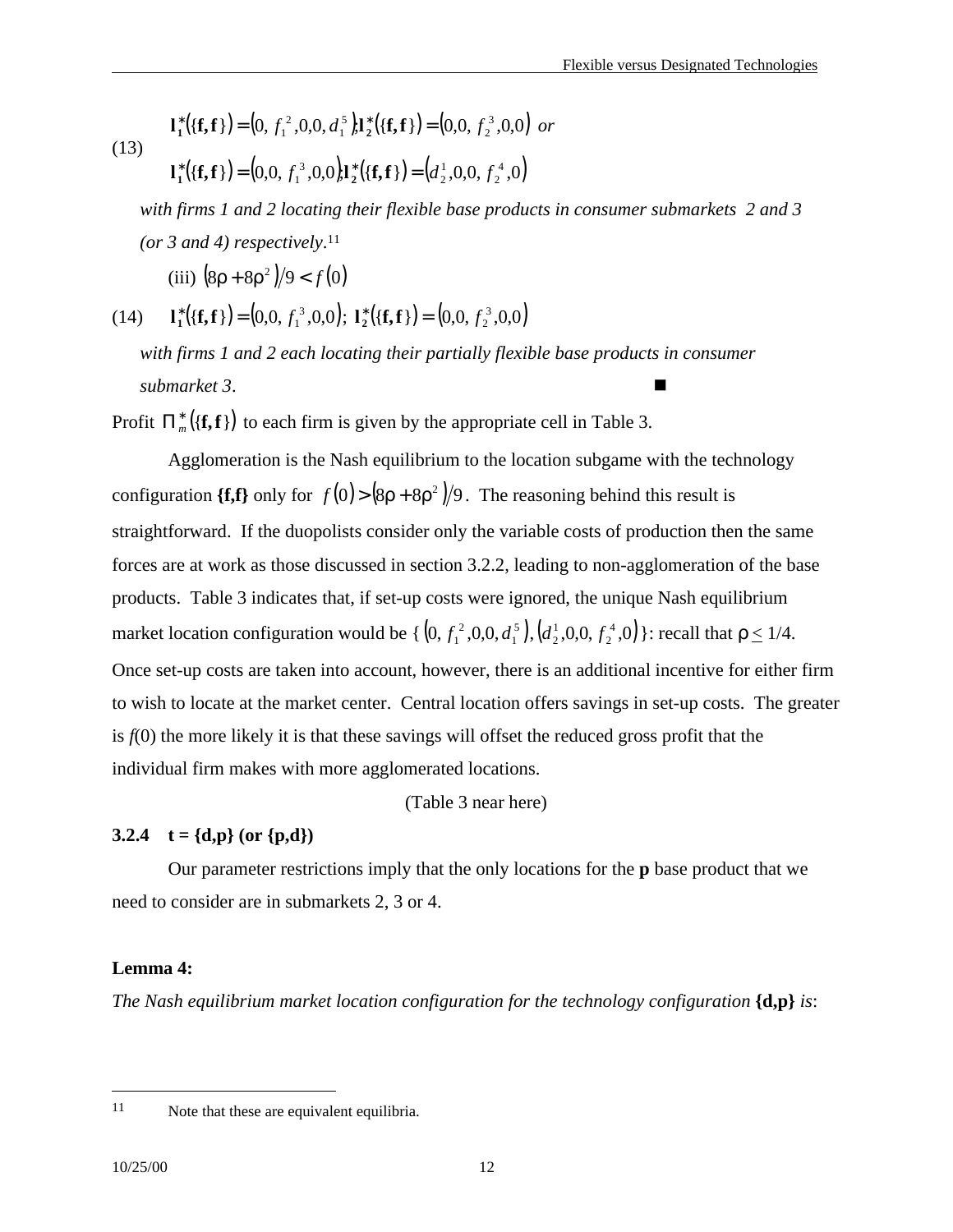2

2

2

$$
\mathbf{l}_1^*\big( \{\mathbf{d},\mathbf{p}\} \big) = \big( d_1^1, d_1^2, d_1^3, d_1^4, d_1^5 \big) \mathbf{l}_2^*\big( \{\mathbf{d},\mathbf{p}\} \big) = \big( d_2^1, d_2^2, 0, p_2^4, 0 \big) \text{ or }
$$

1

(15) 
$$
\mathbf{l}_1^* (\{\mathbf{d}, \mathbf{p}\}) = (d_1^1, d_1^2, d_1^3, d_1^4, d_1^5) \mathbf{l}_2^* (\{\mathbf{d}, \mathbf{p}\}) = (d_2^1, 0, p_2^3, 0, d_2^5) \text{ or }
$$

$$
\mathbf{l}_1^* (\{\mathbf{d}, \mathbf{p}\}) = (d_1^1, d_1^2, d_1^3, d_1^4, d_1^5) \mathbf{l}_2^* (\{\mathbf{d}, \mathbf{p}\}) = (0, p_2^2, 0, d_2^4, d_2^5)
$$

1

1

*with firm 2 indifferent between submarkets 2, 3 and 4 for the location of its partially flexible base product.* 

Profits in the technology configuration **{d,p}** are:<sup>12</sup>

1

(16)  
\n
$$
\Pi_1^*({\bf{d,p}}) = s.a^2 \left( \frac{5 + 4p + 2p^2}{9} - 5f(0) \right)
$$
\n
$$
\Pi_2^*({\bf{d,p}}) = s.a^2 \left( \frac{5 - 8p + 8p^2}{9} - 2f(0) - f(1) \right)
$$

#### **3.2.5 t** = {d,f} (or {f,d})

We need only consider the location of firm 2's **f** base product in submarkets 3 or 4. Table 4 gives the profits to the two firms from each location choice by firm 2.

#### **Lemma 5:**

*The Nash equilibrium market location configuration for the technology configuration* **{d,f}** *is*:

(i)  $f(0) ≤ (8p - 16p^2)/9$ 

(17) 
$$
\mathbf{l}_1^*\big(\{\mathbf{d},\mathbf{f}\}\big) = \big(d_1^1,d_1^2,d_1^3,d_1^4,d_1^5\big); \ \mathbf{l}_2^*\big(\{\mathbf{d},\mathbf{f}\}\big) = \big(d_2^1,0,0,f_2^4,0\big)
$$

*with firm 2 locating its* **f** *base product in submarket 4*;

- (ii)  $f(0) > (8p 16p^2)/9$
- (18)  $\mathbf{l}_1^*({\mathbf{d},\mathbf{f}}) = (d_1^1, d_1^2, d_1^3, d_1^4, d_1^5);$ 1 4 1 3 1 2 1 1  $\mathbf{d}_1^*$   $((\mathbf{d}, \mathbf{f}) = (d_1^1, d_1^2, d_1^3, d_1^4, d_1^5); \mathbf{1}_2^*$   $((\mathbf{d}, \mathbf{f}) = (0, 0, f_2^3, 0, 0))$  $f_2^2$ *with firm 2 locating its* **f** *base product in submarket 3*. n

(Table 4 near here)

The market forces leading to Lemma 5 can be identified from Table 5; they are just those discussed in 3.2.3. If firm 2 chooses the location configuration  $(0,0, f_2^3,0,0)$  $f_2^3$ ,0,0) rather than  $(d_2^1, 0, 0, f_2^4, 0)$ 2  $d_2^1$ ,0,0, $f_2^4$ ,0) it gains some additional profit in the central consumer submarkets but loses profit in the peripheral submarkets: in submarket 1 because it has replaced a designated product by a customized product and in submarket 5 because the costs of customizing the base product have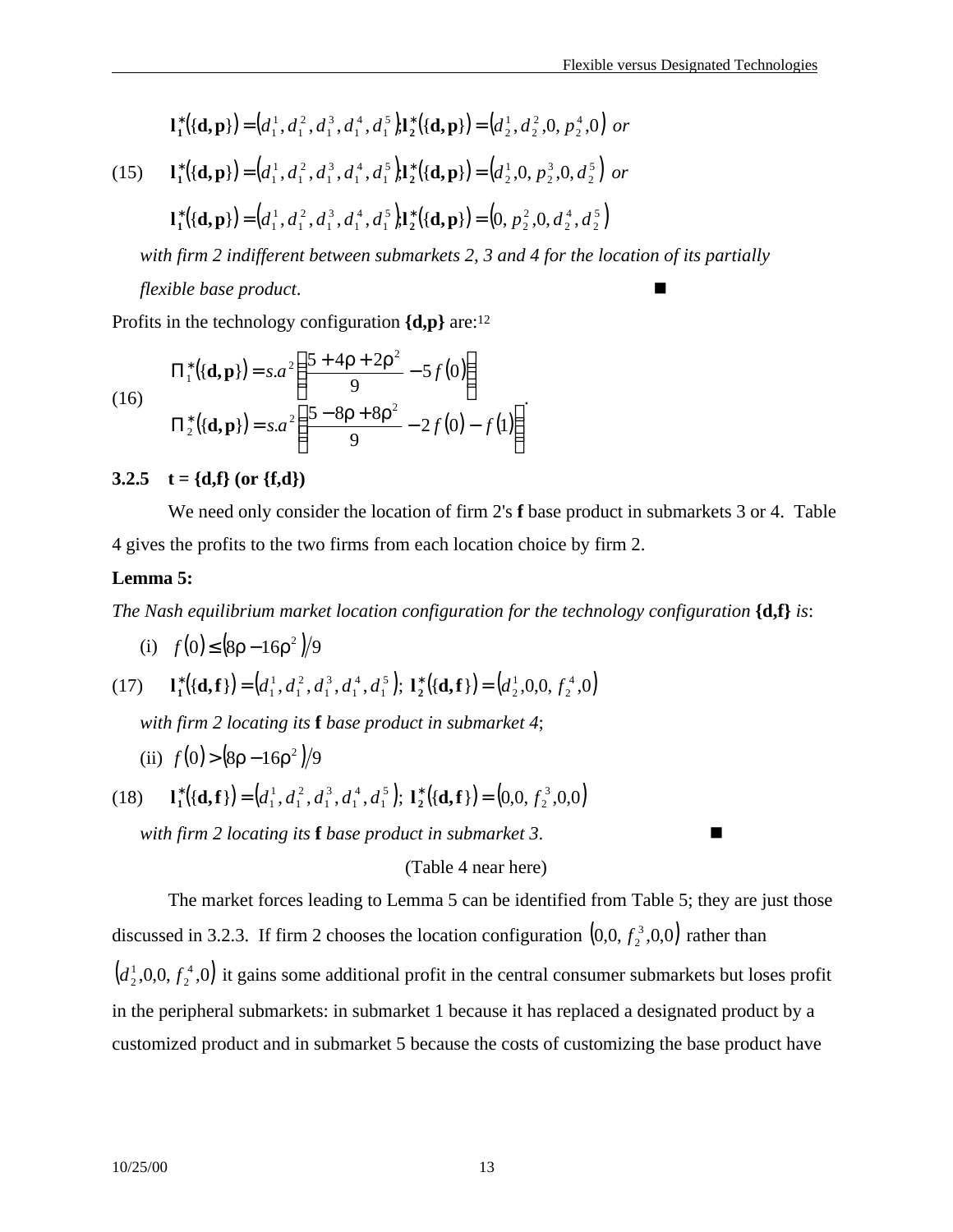been increased. The resulting lower gross profits of central location are moderated by the lower set-up costs firm 2 incurs and are more than offset if  $f(0) > (8p - 16p^2)/9$ .

(Table 5 near here)

# **3.2.6 t** = {p,f} (or {f,p})

Our parameter constraints imply that firm 1 will operate a mix of **p** and **d** technologies, locating its **p** base product at 2, 3 or 4, while firm 2 will operate a mix of **f** and **d** technologies, with the **f** base product located at 3 or 4. The pay-off matrix is given in Table 6.

## **Lemma 5:**

*The Nash equilibrium market location configuration for the technology configuration* **{p,f}** *is*:

(i) 
$$
f(0) \le (8\rho - 16\rho^2)/9
$$

(19) 
$$
\mathbf{l}_1^*({\mathbf{p}}, {\mathbf{f}}) = (0, p_1^2, 0, d_1^4, d_1^5); \mathbf{l}_2^*({\mathbf{p}}, {\mathbf{f}}) = (d_2^1, 0, 0, f_2^4, 0)
$$

*with firm 2 locating its* **f** *base product in submarket 4 and firm 1 its* **p** *base product in submarket 2;*

(ii) 
$$
f(0) > (8\rho - 16\rho^2)/9
$$
  
\n
$$
\mathbf{I}_1^*({\mathbf{p}}, {\mathbf{f}}) = (0, p_1^2, 0, d_1^4, d_1^5) \mathbf{I}_2^*({\mathbf{p}}, {\mathbf{f}}) = (0, 0, f_2^3, 0, 0) \text{ or }
$$

(20) 
$$
\mathbf{l}_1^*({\mathbf{p}}, {\mathbf{f}}) = (d_1^1, 0, p_1^3, 0, d_1^5) \mathbf{l}_2^*({\mathbf{p}}, {\mathbf{f}}) = (0, 0, f_2^3, 0, 0)
$$
 or

$$
\mathbf{l}_1^*\big(\{\mathbf{p},\mathbf{f}\}\big) = \big(d_1^1, d_1^2, 0, p_1^4, 0\big)\mathbf{l}_2^*\big(\{\mathbf{p},\mathbf{f}\}\big) = \big(0, 0, f_2^3, 0, 0\big)
$$

*with firm 2 locating its* **f** *base product in submarket 3 and firm 1 indifferent between locations 2, 3 and 4 for its p <i>base product.* 

Once again, agglomeration is a Nash equilibrium only if set-up costs are "sufficiently large".

(Table 6 near here)

# **3.3 Technology Equilibrium**

In the first stage technology choice game each firm chooses its technology to maximize profits given its rival's technology choice and given the equilibrium market location configuration and quantity schedules that will be established in the second- and third-stage subgames.

<sup>12</sup> Switching the labels gives the Nash equilibria and profits for the technology configuration **{p,d}**. The same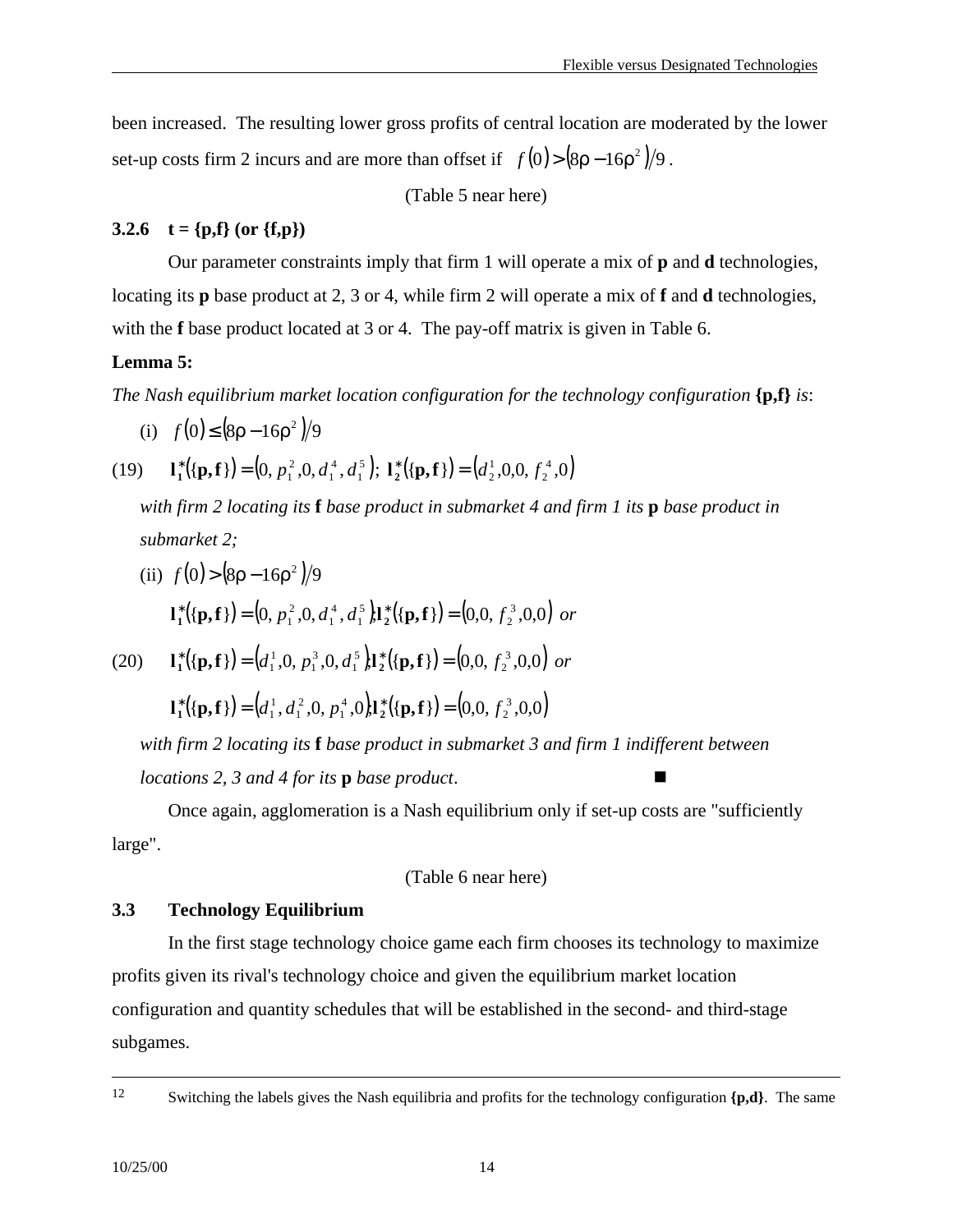Lemmas 1-5 indicate that there are five parameter regions to be examined. The

technology choice pay-off matrices for each of these parameter regions are given in Appendix Tables A1a-e. Substituting from equation (4) leads to the following:

## **Proposition 1:**

*The three-stage perfect Nash equilibrium is:*

$$
(i) \qquad f(0) \le \frac{8\rho - 8\rho^2}{9(2-k)}
$$

**t\* = {d,d}**

 $with \, \mathbf{l}^*(\mathbf{t}^*) \, and \, q_{i*}^{m*}(\mathbf{t}^*, \mathbf{l}^*(\mathbf{t}^*))$ ∗  $q_{i*}^{m*}$  (**t**\*, **l** \* (**t** \*)) given by (10) and (6) respectively;

$$
(ii) \quad \frac{8\rho - 8\rho^2}{9(2-k)} < f(0) \le \frac{16\rho - 24\rho^2}{9(2-k)}
$$

**t\* = {p,p}**

 $with$  **l**\*(**t**\*) and  $q_{i*}^{m*}$  (**t**\*,**l** \* (**t**\*)) ∗  $q_{i*}^{m*}$  (**t**\*, **l** \* (**t** \*)) given by (12) and (6) respectively;

(iii) 
$$
\frac{16p - 24p^2}{9(2-k)} < f(0) \le \frac{16p}{9(2-k)}
$$
  

$$
t^* = \{p, f\} \text{ or } \{f, p\}
$$

with 
$$
\mathbf{l}^*(\mathbf{t}^*)
$$
 and  $q_{i^*}^{m^*}(\mathbf{t}^*, \mathbf{l}^*(\mathbf{t}^*))$  given by (20) and (6) respectively;

$$
(iv) \quad \frac{16\rho}{9(2-k)} < f(0)
$$
\n
$$
\mathbf{t}^* = \{\mathbf{f}, \mathbf{f}\}\tag{4.33}
$$

 $with$  **l**\*(**t**\*) and  $q_{i*}^{m*}$  (**t**\*,**l** \* (**t**\*)) ∗  $q_{i*}^{m*}$  (**t**\*, **l** \* (**t** \*)) given by (14) and (6) respectively.

The equilibria of Proposition 1 are illustrated in Figure 2 for the special case of  $k = 1$ .

(Figure 2 near here)

## **4. Discussion of the Determinants of Equilibrium Technology Choice**

When competing firms can be multi-product firms no matter their technology choice, the strategic advantages of flexible technologies would appear to be somewhat more limited than previous analysis has suggested. The explanation is straightforward. In our analysis the firms are not *forced* to adopt flexible manufacturing systems if they wish to supply more than one part

comments apply to the discussion of technology configurations **{f,d}** and **{f,p}** below.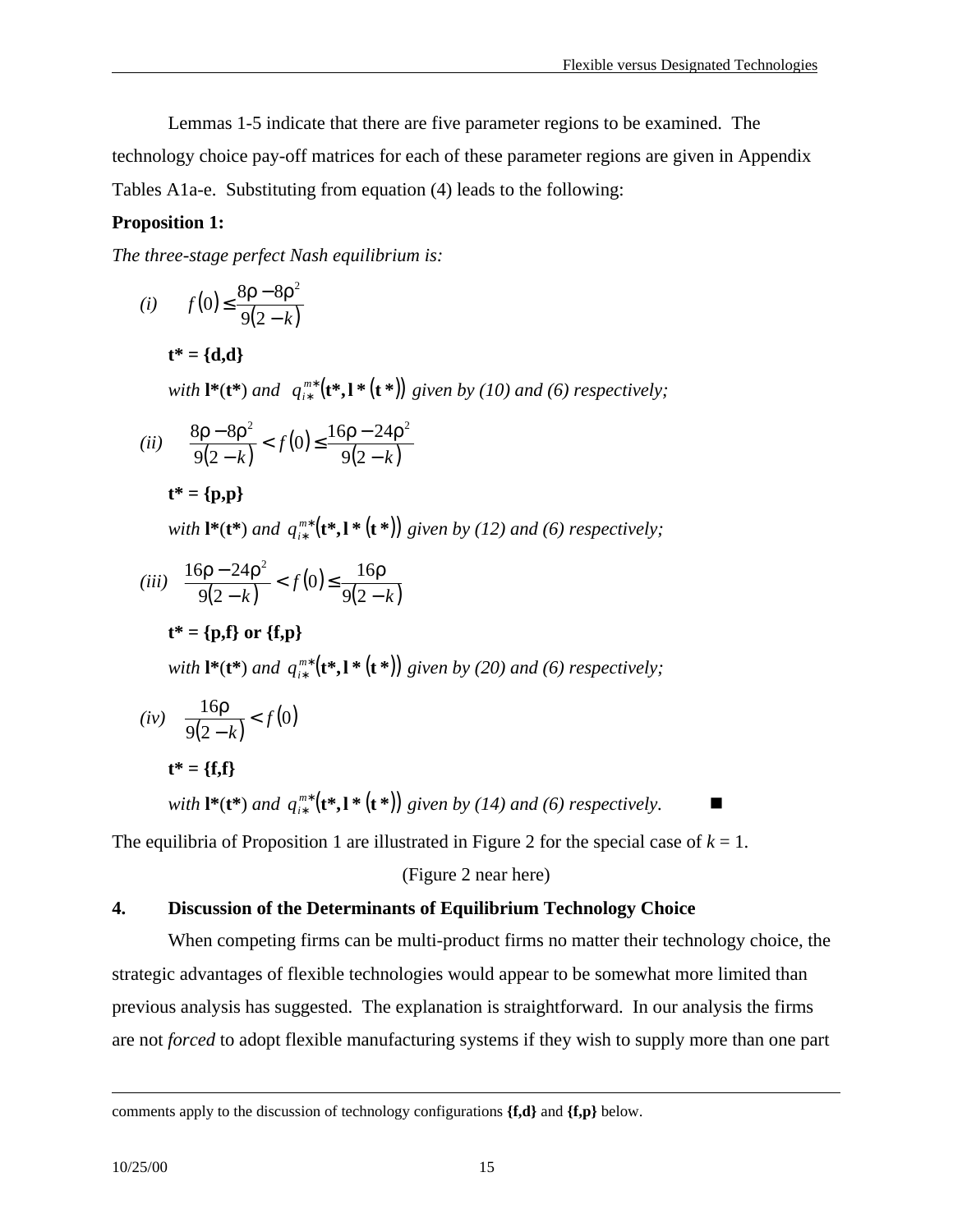of the market. Rather, the choice of flexible manufacturing is determined by firms balancing the savings in set-up costs these technologies offer against the variable costs of product customization they impose.

The comparative static effects of changes in market parameters are also affected by our multi-product setting.

From equation (4), the absolute difference in set-up costs between designated and flexible technologies *in supplying the same number of consumer submarkets* increases with *f*(0). Proposition 1 and Figure 2 indicate that flexible technologies are more likely to be used the greater is *f*(0). In other words, and as we would expect, flexible technologies are more likely to be adopted the greater the absolute savings in set-up costs they offer. It is also clear from Proposition 1 and Figure 2 that the boundaries  $c_n$  ( $n = 1,2,3$ ) fall as *k* is reduced:

(21) 
$$
\left. \frac{df(0)}{dk} \right|_{c_n} > 0
$$
 (**n** = 1,2,3)

In other words, the application of flexible manufacturing technologies is encouraged when these technologies offer strong economies of scope relative to the economies of scale offered by designated technologies.

A low value of ρ also leads to the more extensive adoption of flexible manufacturing. This can arise for two reasons (equation (9)): low *r* or high *a*. Consider the former. (We shall consider below how the demand parameter *a* affects the technology choice.) Our discussion in section 2 indicates that a low value of *r* can be attributed to one of three factors. The first is if the variable costs of redesigning a base product *i* to the desired characteristics of submarket *j* are low, i.e. if there is a high degree of production flexibility. Secondly, *r* is low if there is a low degree of differentiation in consumer preferences between consumer submarkets i.e. a high degree of substitutability between adjacent base products. In either of these two cases the producer costs  $(r_v|i-j|)$  of customizing base product *i* to the requirements of submarket *j* are low. Thirdly, *r* is lower the greater the extent to which consumers view *customized* products as being close substitutes for *custom-built* products i.e. the greater the degree of substitutability between the products of adjacent flexible and designated technologies (recall that this is equivalent to  $r_c$  in (5) being "low").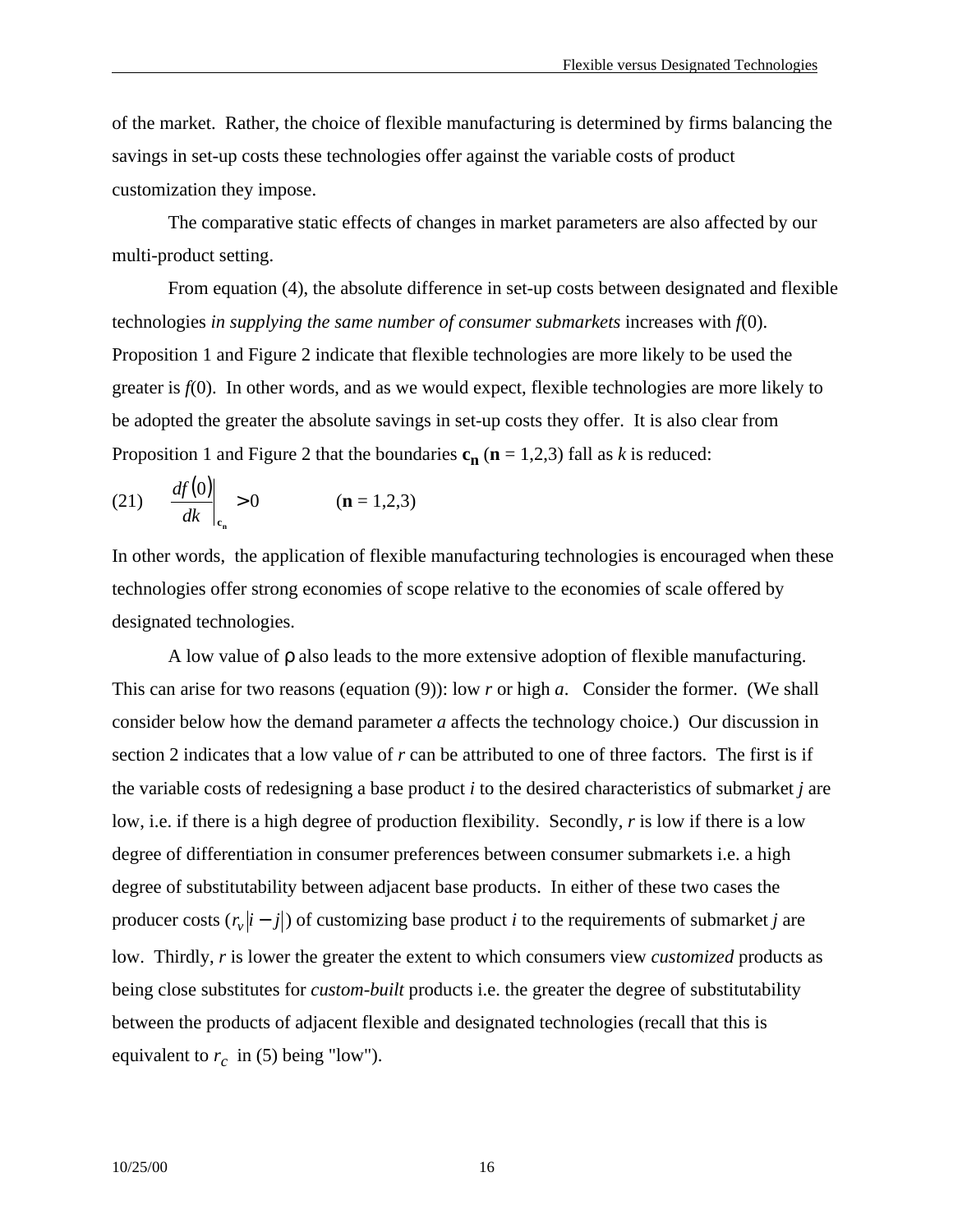This is consistent with the available evidence on the diffusion of flexible manufacturing systems. These appear to be most prevalent in sectors where there is diversity in consumer preferences and where the technology can react fairly accurately to particular consumer requirements. Ceramic tiles, shoes, automobiles and housing are obvious examples. It also suggests that e-commerce should encourage the spread of flexible systems by providing accurate information on consumer tastes while at the same time offering relatively inexpensive technologies that allow service providers to target these tastes accurately.

Now consider the effect of submarket size *s*. Recall that  $f(0) = F(0)/s.a^2$  so that  $f(0)$  is a decreasing function of submarket size. It follows that *an increase in submarket size reduces the strategic incentive to adopt flexible manufacturing technologies*. This might at first sight appear to be counter-intuitive and is certainly counter to results derived from alternative specifications of flexible technology choice (see, for example, Röller and Tombak (*op. cit*.)). The explanation lies in the tension in our model between economies of scope and economies of scale. While only the flexible technologies exhibit economies of scope, all three technologies exhibit economies of scale. Increased submarket size allows firms to take greater advantage of economies of scale no matter their technology choice and reduces the demand-adjusted cost disadvantage of the designated technology. In other words, the larger are the individual consumer submarkets the greater the incentive a firm has to design designated, or niche, products for these submarkets rather than supply them with products that are customized versions of a base product targeted at other submarkets. When seen in this light, this outcome seems to accord well with our intuition.

Technology choice is affected in a similar manner by the consumer reservation price *a*. Note from (9) that both *f*(0) and ρ are declining functions of *a*. In other words, an increase in the consumer reservation price reduces the variable costs of production flexibility but also reduces the set-up cost advantage of production flexibility. The set-up cost effect is greater than the variable cost effect with the result that *an increase in the consumer reservation price reduces the strategic incentive to adopt flexible manufacturing techniques.* Simply put, a greater (lesser) willingness on the part of consumers to pay for products designed to their specific requirements encourages the adoption of designated (flexible) technologies.

This points to an offsetting influence that will tend to limit the diffusion of flexible manufacturing. As incomes rise consumers can be expected to be willing to pay more for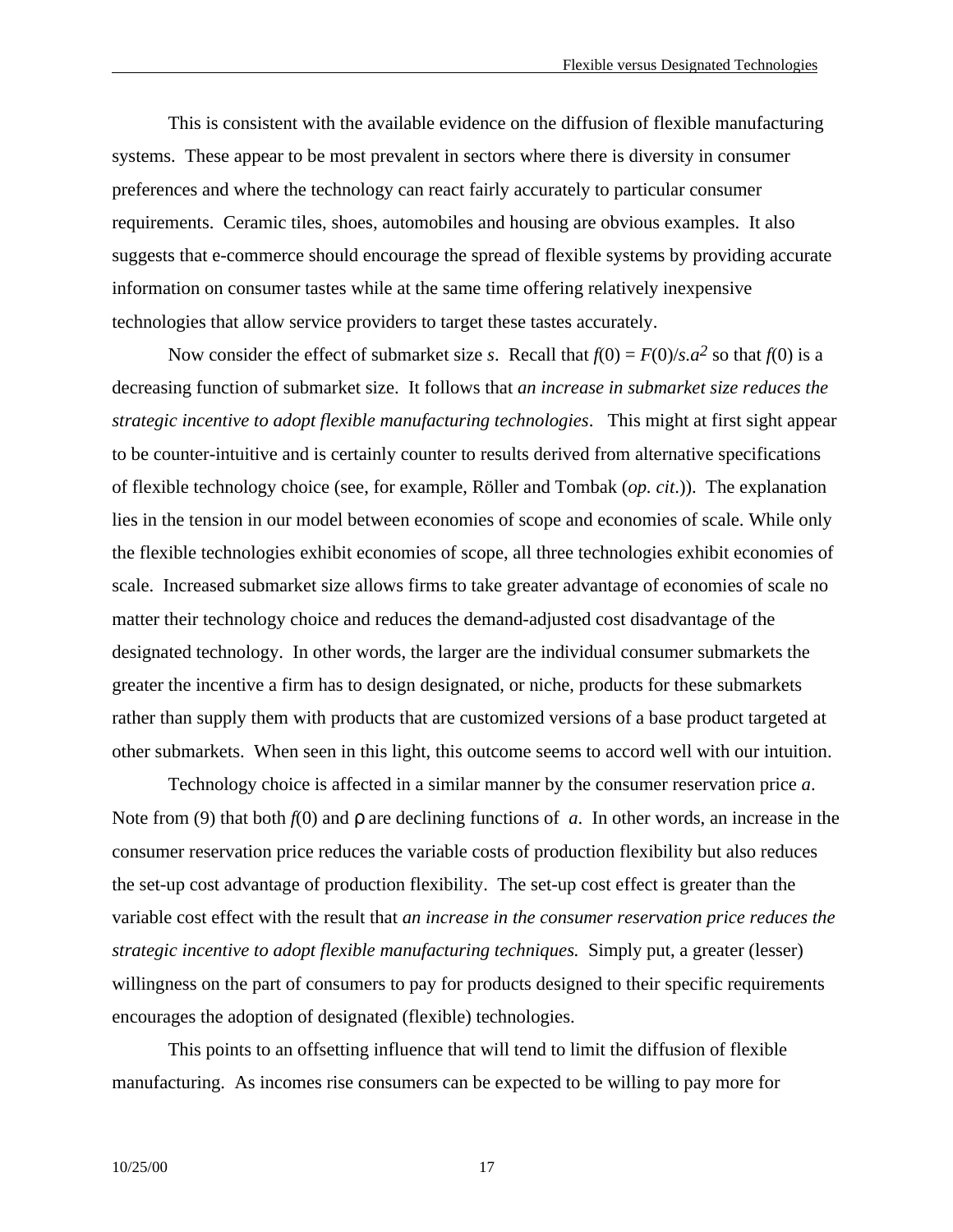products designed to their specific tastes, encouraging firms to adopt technologies that are well adapted to satisfying niche markets. This is, presumably, one of the reasons why highly specialized fashion houses such as Dior and Escada are able to thrive in high-income markets while more flexible companies such as Wal-Mart thrive in lower income environments.

#### **5. Conclusions**

Flexible manufacturing systems capable of customizing products to the tastes of heterogeneous consumers are generally regarded as being superior to technologies that are capable only of producing designated or niche products. If that is so then we should expect over time that flexible technologies will drive out inflexible ones.

There are, however, reasons for questioning this apparently appealing conclusion. In earlier work Norman and Thisse (1999) argue that flexible manufacturing leads to a more competitive pricing regime with the result that adoption of such technologies might actually reduce profitability. Our analysis in this paper suggests other reasons for skepticism regarding the evolutionary dominance of flexible systems. We have argued that the analysis of competing technologies should allow for the possibility that firms offer multiple products, are able to choose the degree of flexibility of any flexible system that they employ, and are able to deploy a mix of technologies.

This leads to a rather more complex set of trade-offs. It remains the case that flexible technologies are preferred when they offer strong economies of scope relative to the economies of scale available from designated technologies and when the customized products of flexible technologies can be made practically indistinguishable from custom-built products at very little cost penalty. On the other hand, we have shown that flexible technologies are not necessarily preferred when consumers differ widely in their preferences. In such circumstances it may well be better for the firm to offer multiple designated products, each targeted at a particular part of the taste spectrum.

By a similar argument, our analysis suggests that as particular parts of the consumer taste spectrum grow in size and as consumer incomes rise it may be better for firms to produce niche products designed specifically for particular submarkets rather than try to serve these markets by using flexible manufacturing to customize a base product centered in another submarket. In other words, we would argue that the likely future scenario is likely to exhibit a high degree of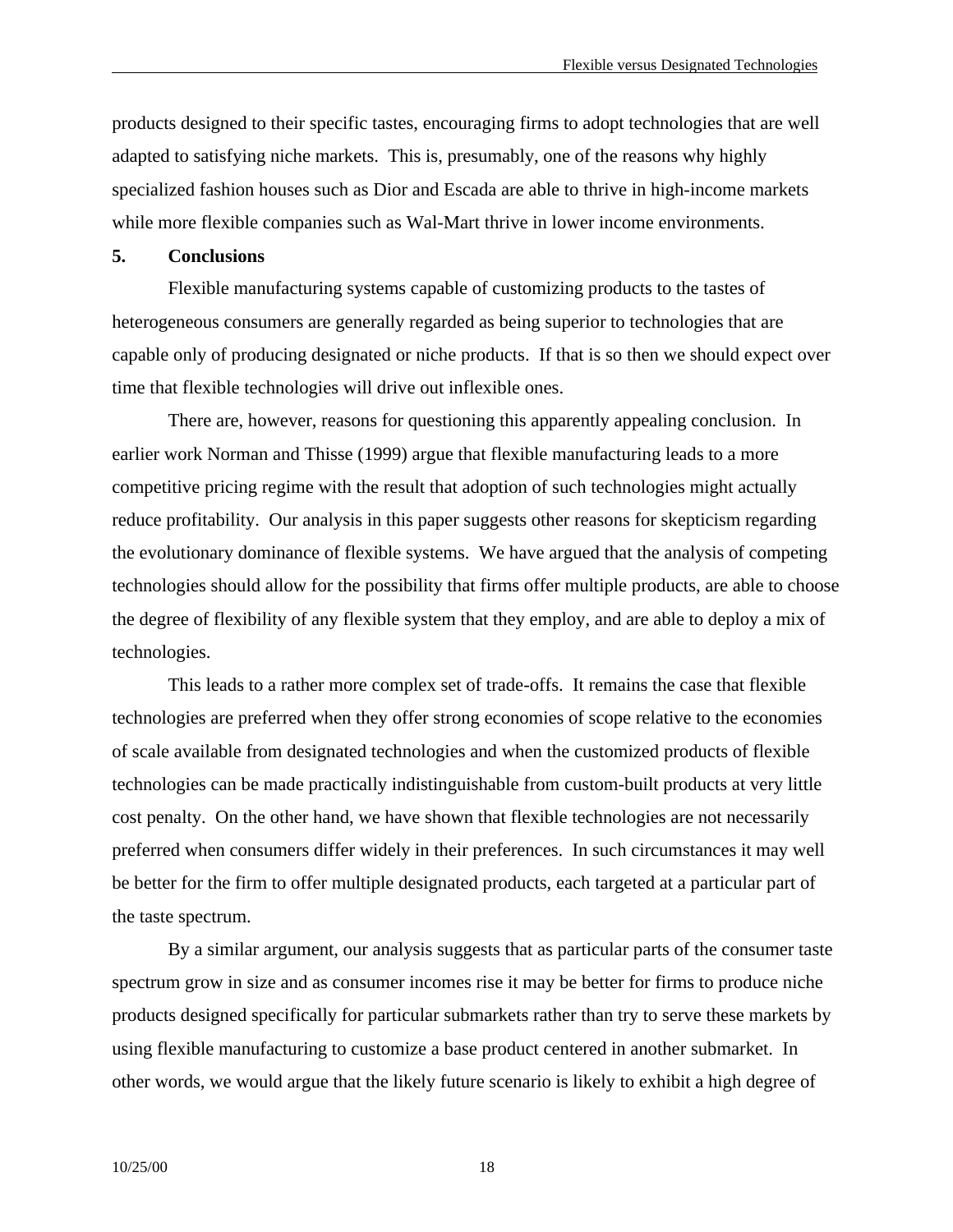heterogeneity in the technologies that firms employ, with firms will operate a range of technologies of varying degrees of flexibility determined by the precise characteristics of the markets they are trying to capture and the ability of the flexible technology accurately to target particular consumer requirements.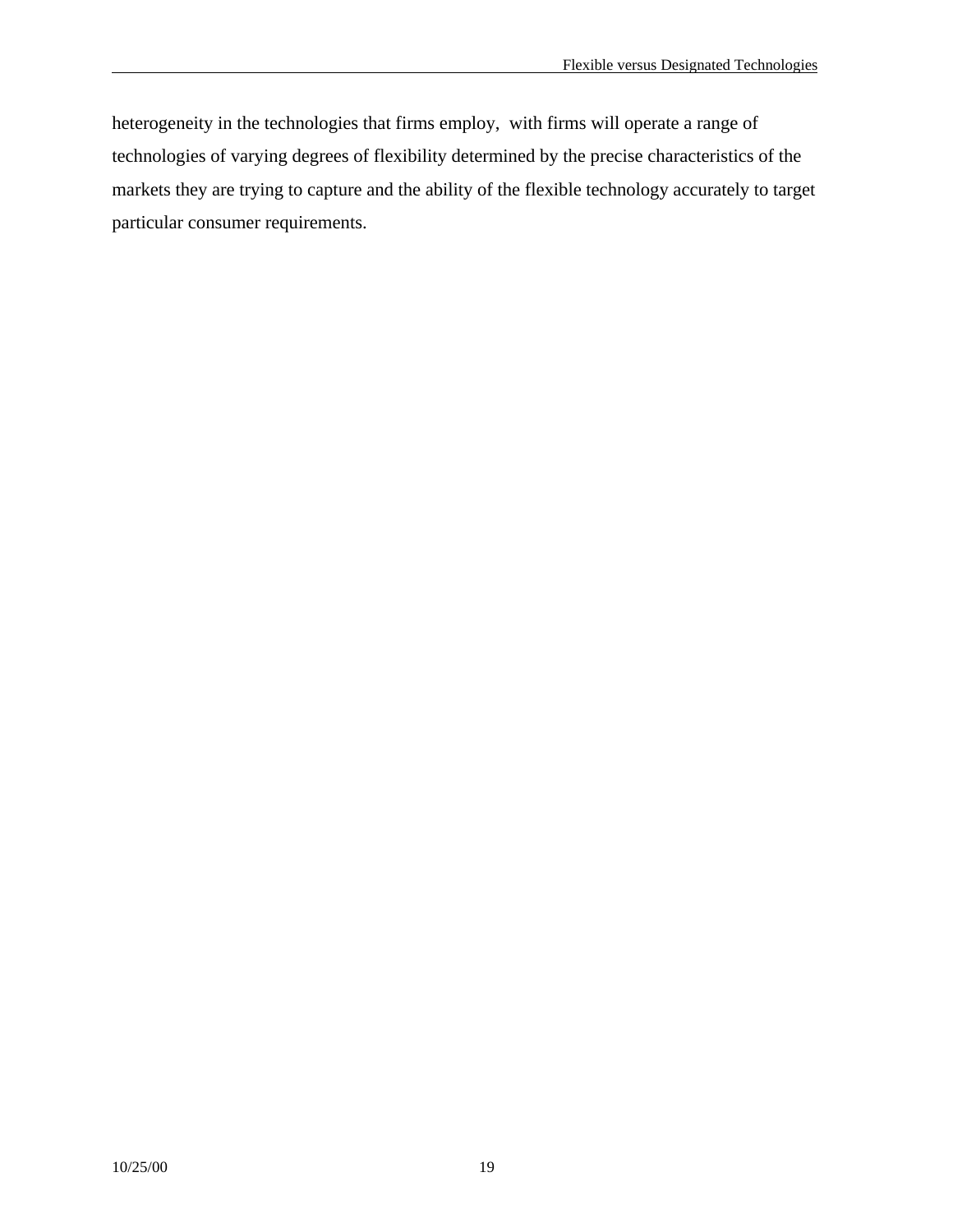#### **References**

- Anderson, S.P. and D.J. Neven (1990) Cournot competition yields spatial agglomeration, *International Economic Review*, **32**, 793-808
- Chang, M.H. (1993) Flexible manufacturing, uncertain consumer tastes, and strategic entry deterrence, *The Journal of Industrial Economics*, **XLI**, 77-90.
- Eaton, B.C. and N. Schmitt (1994) Flexible manufacturing and market structure, *American Economic Review*, **84**, 875-888.
- Hamilton, J., J.-F. Thisse and A. Weskamp (1989) Spatial discrimination: Bertrand vs. Cournot in a model of location choice, *Regional Science and Urban Economics*, **19**, 87-102.
- Hotelling, H. (1929) Stability in competition, *Economic Journal*, **39**, 41-57.
- MacLeod, W.B., G. Norman and J.-F. Thisse (1988) Price discrimination and equilibrium in monopolistic competition, *International Journal of Industrial Organization*, **6**, 429-446.
- Mansfield, E. (1993) The diffusion of flexible manufacturing techniques in Japan, Europe and the United States, *Management Science*, **39**, 149-159.
- Milgrom, P. and J. Roberts (1990) The economics of modern manufacturing products, technology and organization, *American Economic Review*, **80**, 511-528.
- Motta, M. and G. Norman (1996) Does economic integration cause foreign direct investment? *International Economic Review*, **37**, 757-783.
- Norman, G. and J.-F. Thisse (1999) Technology choice and market structure: strategic aspects of flexible manufacturing, *Journal of Industrial Economics*, **XLVII**, 345-372.
- Röller, L.-H. and M.H. Tombak (1990) Strategic choice of flexible manufacturing technology and welfare implications, *The Journal of Industrial Economics*, **XXXV**, 417-431.
- Röller, L.-H. and M.H. Tombak (1993) Competition and investment in flexible technologies, *Management Science*, **39**, 107-114.
- Rowthorn, R. (1992) Intra-industry trade and investment under oligopoly: the role of market size, *Economic Journal*, **102**, 402-414.
- U.S. Office of Technology Assessment (1984), *Computerized manufacturing Automation: Employment, Education and the Workplace*, Government Printing Office, Washington, D.C.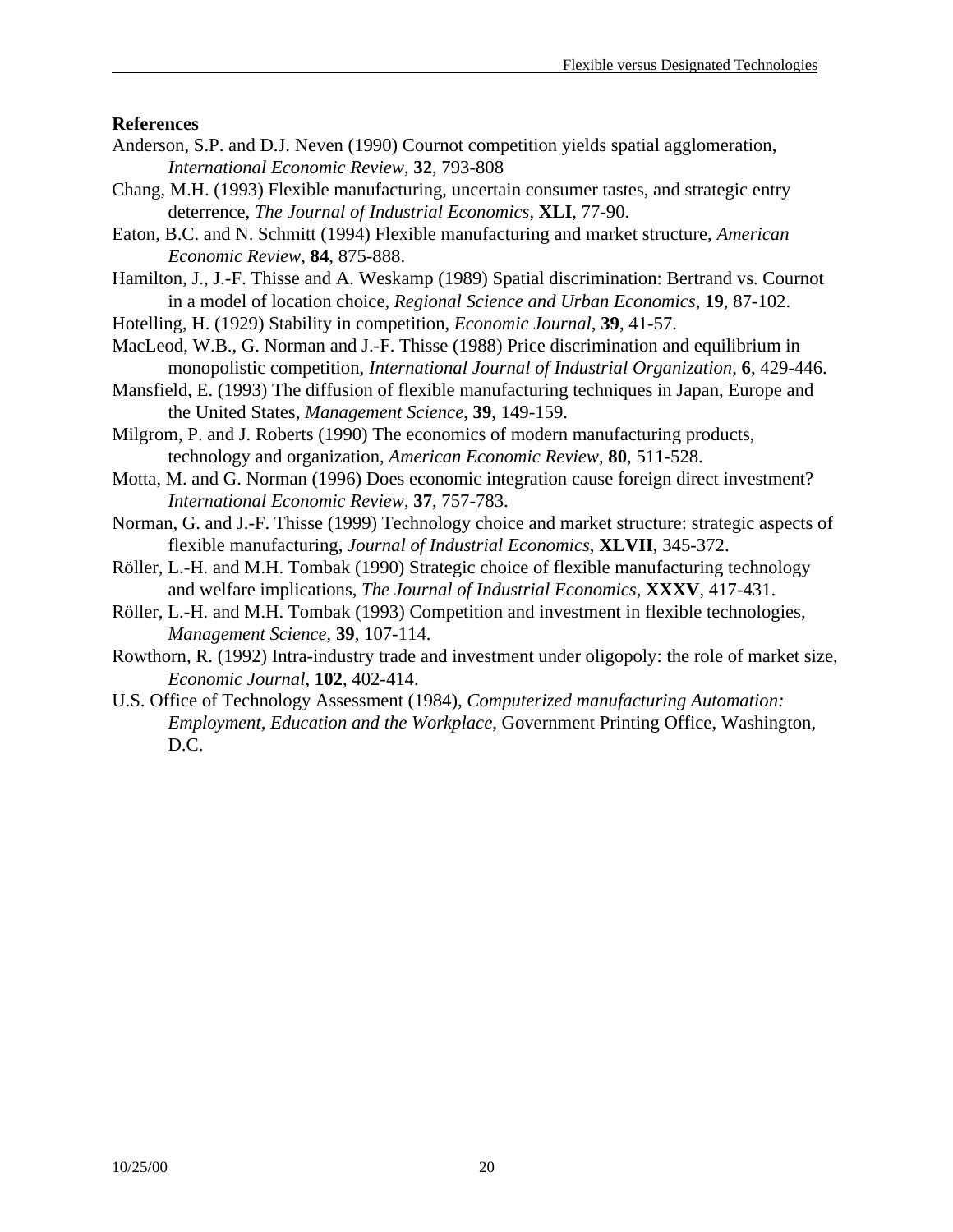

**Figure 2: Three-stage Perfect Nash Equilibrium --** *k* **= 1.**

Notes:

$$
\mathbf{c_1}: f(0) = (8\rho - 8\rho^2)/9(2 - k); \mathbf{c_2}: f(0) = (16\rho - 24\rho^2)/9(2 - k);
$$
  
\n
$$
\mathbf{c_3}: f(0) = 16\rho/9(2 - k); \mathbf{b_1}: f(0) = (8\rho - 16\rho^2)/9;
$$
  
\n
$$
\mathbf{b_2}: f(0) = (8\rho - 12\rho^2)/9; \mathbf{b_3}: f(0) = (8\rho - 4\rho^2)/9;
$$
  
\n
$$
\mathbf{b_4}: f(0) = (8\rho + 8\rho^2)/9.
$$

10/25/00 21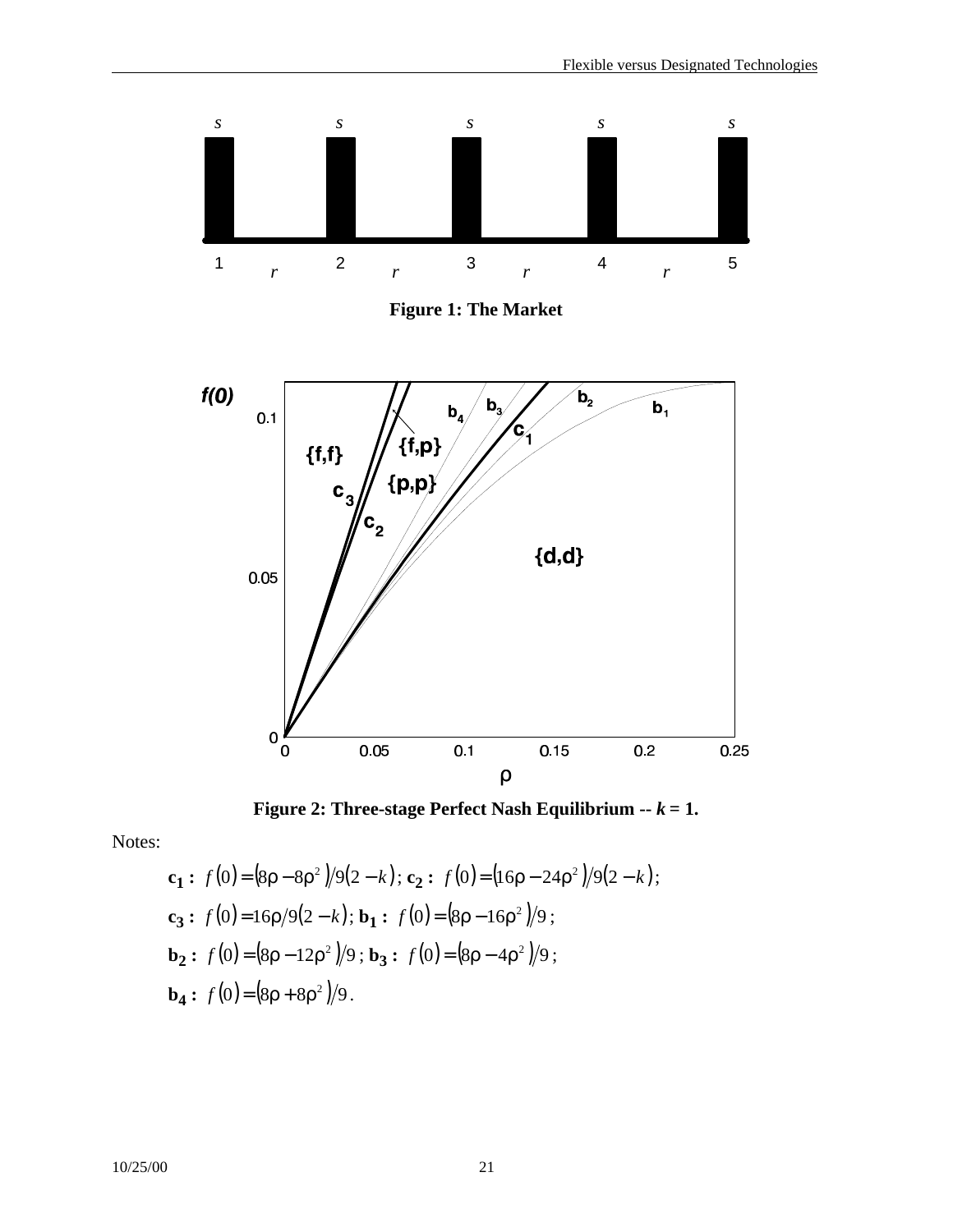|           |  | Firm 1                                                                                                                                                                                                                                                                                                                                                                        |                                                                                                                 |
|-----------|--|-------------------------------------------------------------------------------------------------------------------------------------------------------------------------------------------------------------------------------------------------------------------------------------------------------------------------------------------------------------------------------|-----------------------------------------------------------------------------------------------------------------|
|           |  |                                                                                                                                                                                                                                                                                                                                                                               | $\mathbf{l}_1({\{p,p\}}) = (0, p_1^2, 0, d_1^4, d_1^5)   \mathbf{l}_1({\{p,p\}}) = (d_1^1, 0, p_1^3, 0, d_1^5)$ |
| Firm<br>2 |  | <b>1</b> <sub>2</sub> ({ <b>p</b> , <b>p</b> })=<br>$\begin{pmatrix} d_2^1, d_2^2, 0, p_2^4, 0 \end{pmatrix}$ $\begin{pmatrix} s.a^2 \left( \frac{5-4p+6p^2}{9} - 2f(0) - f(1) \right) & s.a^2 \left( \frac{5-4p+10p^2}{9} - 2f(0) - f(1) \right) \\ s.a^2 \left( \frac{5-4p+6p^2}{9} - 2f(0) - f(1) \right) & s.a^2 \left( \frac{5-4p+10p^2}{9} - 2f(0) - f(1) \right) \end$ |                                                                                                                 |
|           |  | <b>1</b> <sub>2</sub> ({ <b>p</b> , <b>p</b> })=<br>$\begin{bmatrix} d_2^1, 0, p_2^3, 0, d_2^5 \end{bmatrix}$ $\begin{bmatrix} sa^2 \left( \frac{5 - 4p + 10p^2}{9} - 2f(0) - f(1) \right) & s.a^2 \left( \frac{5 - 4p + 2p^2}{9} - 2f(0) - f(1) \right) \\ sa^2 \left( \frac{5 - 4p + 10p^2}{9} - 2f(0) - f(1) \right) & s.a^2 \left( \frac{5 - 4p + 2p^2}{9} - 2f(0) - f(1$ |                                                                                                                 |

**Table 1: Pay-Off Matrix for {p,p} Technology Configuration**

# **Table 2: Gross Profits to Firm 1 with Technology Choice {p,p}**

| Consumer                    | <b>Location Configuration</b> |                                      |  |
|-----------------------------|-------------------------------|--------------------------------------|--|
| Submarket                   | $(0, p_1^2, 0, d_1^4, d_1^5)$ | $\left(d_1^1,0,p_1^3,0,d_1^5\right)$ |  |
|                             | $s.a^2(1-2\rho)^2/9$          | $s.a^2/9$                            |  |
| $\mathcal{D}_{\mathcal{L}}$ | $s.a^2(1+\rho)^2/9$           | $s.a^2(1-\rho)^2/9$                  |  |
| 3                           | $s.a^2(1-2\rho)^2/9$          | $s.a^2/9$                            |  |
| 4                           | $s.a^2(1+\rho)^2/9$           | $s.a^2(1-\rho)^2/9$                  |  |
| 5                           | $s.a^2/9$                     | $s.a^2/9$                            |  |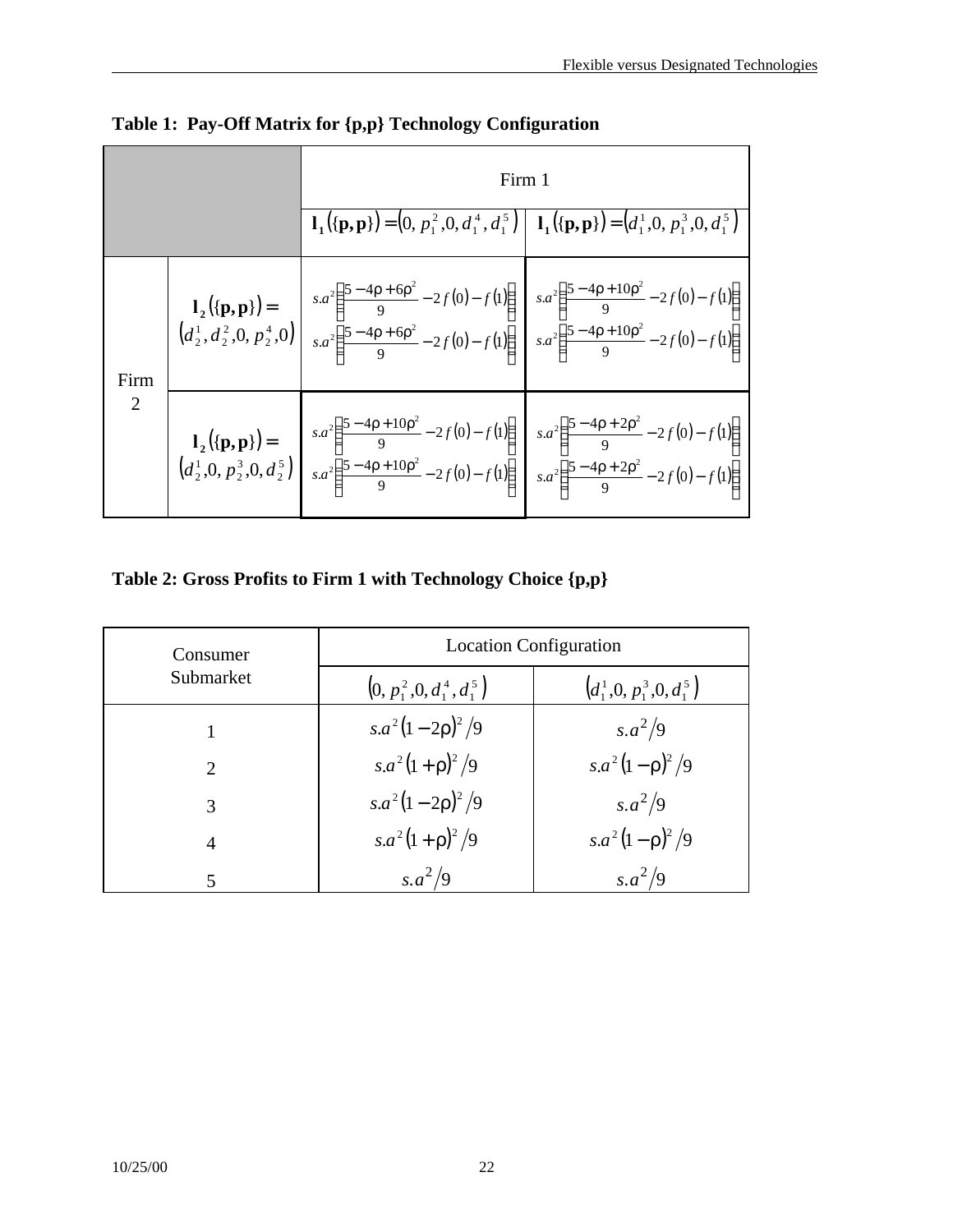|           |                                              | Firm 1                                                                                                                                                                                                                                                                                                                                                                                                  |                                                                  |  |
|-----------|----------------------------------------------|---------------------------------------------------------------------------------------------------------------------------------------------------------------------------------------------------------------------------------------------------------------------------------------------------------------------------------------------------------------------------------------------------------|------------------------------------------------------------------|--|
|           |                                              | $\mathbf{l}_1({\mathbf{f}}, {\mathbf{f}}) = (0, f_1^2, 0, 0, d_1^5)$                                                                                                                                                                                                                                                                                                                                    | $\mathbf{l}_1({\mathbf{f}}, {\mathbf{f}}) = (0, 0, f_1^3, 0, 0)$ |  |
| Firm<br>2 |                                              | <b>1</b> <sub>2</sub> ({ <b>f</b> , <b>f</b> })=<br>$\begin{bmatrix} d_2^1(0,0, f_2^4,0) \end{bmatrix}$<br>$\begin{bmatrix} 1: s.a^2 \left( \frac{5-8\rho+26\rho^2}{9} - f(0) - f(2) \right) \\ 2: s.a^2 \left( \frac{5-8\rho+26\rho^2}{9} - f(0) - f(2) \right) \end{bmatrix}$<br>$\begin{bmatrix} 1: s.a^2 \left( \frac{5-16\rho+30\rho^2}{9} - f(2) \right) \\ 2: s.a^2 \left( \frac{5-4\rho+18\rho$ |                                                                  |  |
|           | $l_2({\bf f},{\bf f})=$<br>$(0,0,f_2^3,0,0)$ | 1: $s.a^2\left(\frac{5-4\rho+18\rho^2}{9}-f(0)-f(2)\right)$<br>$2: s.a^2\left(\frac{5-16\rho+30\rho^2}{9}-f(2)\right)$<br>$2: s.a^2\left(\frac{5-12\rho+10\rho^2}{9}-f(2)\right)$<br>$2: s.a^2\left(\frac{5-12\rho+10\rho^2}{9}-f(2)\right)$                                                                                                                                                            |                                                                  |  |

**Table 3: Pay-Off Matrix for {f,f} Technology Configuration**

**Table 4: Profits in the Technology Configuration {d,f}**

| Location<br>Configuration of Firm | Profit of Firm 2                                                                                                          | Profit of Firm 1                                   |
|-----------------------------------|---------------------------------------------------------------------------------------------------------------------------|----------------------------------------------------|
| $(d_2^1, 0, 0, f_2^4, 0)$         | $\int s.a^2\left(\frac{5-16\rho+24\rho^2}{9}-f(0)-f(2)\right)\Big _{s.}a^2\left(\frac{5+8\rho+6\rho^2}{9}-5f(0)\right)^3$ |                                                    |
| $(0,0, f_2^3, 0, 0)$              | $s.a^2\left(\frac{5-24\rho+40\rho^2}{s.\rho+40\rho^2}\right)$                                                             | $s.a^2\left(\frac{5+12\rho+10\rho^2}{2}-5f\right)$ |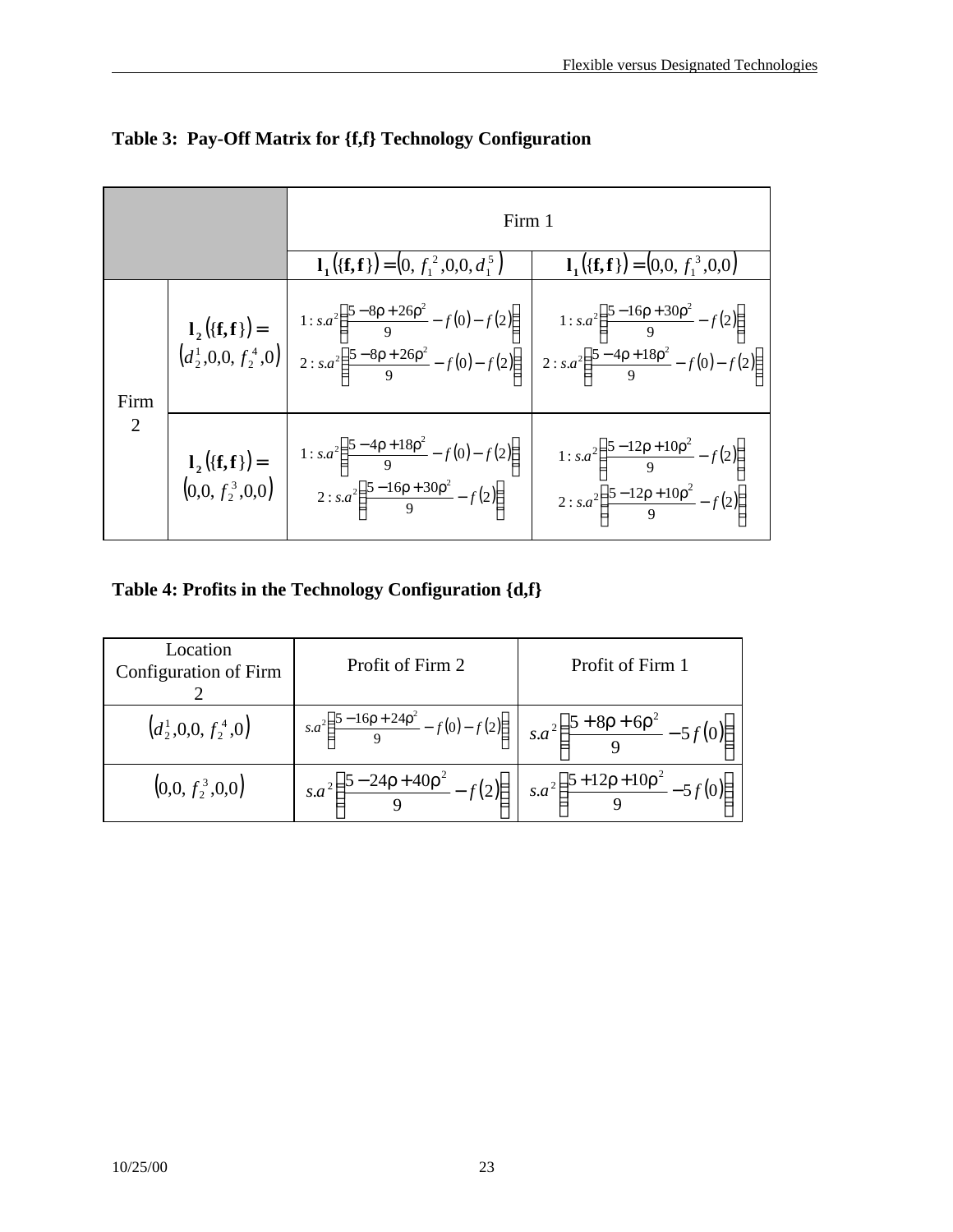| Consumer       | <b>Location Configuration</b>    |                      |  |
|----------------|----------------------------------|----------------------|--|
| Submarket      | $\left(d_2^1,0,0,f_2^4,0\right)$ | $(0,0, f_2^3,0,0)$   |  |
|                | $s.a^2/9$                        | $s.a^2(1-4\rho)^2/9$ |  |
| $\overline{2}$ | $s.a^2(1-4\rho)^2/9$             | $s.a^2(1-2\rho)^2/9$ |  |
| 3              | $s.a^2(1-2\rho)^2/9$             | $s.a^2/9$            |  |
| 4              | $s.a^2/9$                        | $s.a^2(1-2\rho)^2/9$ |  |
| 5              | $s.a^2(1-2\rho)^2/9$             | $s.a^2(1-4\rho)^2/9$ |  |

# **Table 5: Gross Profits to Firm 2 with Technology Choice {d,f}**

**Table 6: Pay-Off Matrix for {p,f} Technology Configuration**

|                      |                                                                 | Firm 2                                                                                                                    |                                                                                                                             |  |
|----------------------|-----------------------------------------------------------------|---------------------------------------------------------------------------------------------------------------------------|-----------------------------------------------------------------------------------------------------------------------------|--|
|                      |                                                                 | $\mathbf{l}_2({\mathbf{p}}, {\mathbf{f}}) = (d_2^1, 0, 0, f_2^4, 0)$                                                      | $\mathbf{l}_2({\mathbf{p}}, {\mathbf{f}}) = (0, 0, f_2^3, 0, 0)$                                                            |  |
|                      | $l_1({p, f}) =$<br>$(0, p_1^2, 0, d_1^4, d_1^5)$                | 1: $s.a^2\left(\frac{5-12\rho+22\rho^2}{9}-f(0)-f(2)\right)$<br>2 : $s.a^2\left(\frac{5+10p^2}{9}-2f(0)-f(1)\right)$      | 1: $s.a^2\left(\frac{5-20\rho+34\rho^2}{9}-f(2)\right)$<br>$2: s.a^2\left(\frac{5+4p+10p^2}{9}-2f(0)-f(2)\right)$           |  |
| Firm<br>$\mathbf{1}$ | $l_1({p, f}) =$<br>$\left(d_1^2,0,p_1^3,0,d_1^5\right)$         | 1: $sa^2\left(\frac{5-12\rho+18\rho^2}{9}-f(0)-f(2)\right)$<br>2: $sa^2\left(\frac{5-2\rho+7\rho^2}{9}-2f(0)-f(1)\right)$ | 1: $s.a^2\left(\frac{5-20\rho+34\rho^2}{9}-f(2)\right)$<br>$2: s.a^{2}\left(\frac{5+4\rho+10\rho^{2}}{9}-2f(0)-f(1)\right)$ |  |
|                      | $l_1({\bf p},{\bf f})=$<br>$\left(d_1^2,d_1^2,0,p_1^4,0\right)$ | 1: $s.a^2\left(\frac{5-12\rho+18\rho^2}{9}-f(0)-f(2)\right)$<br>2: $s.a^2\left(\frac{5+6\rho^2}{9}-2f(0)-f(1)\right)$     | 1: $s.a^2\left(\frac{5-20\rho+34\rho^2}{9}-f(2)\right)$<br>2: $s.a^2\left(\frac{5+4p+10p^2}{9}-2f(0)-f(1)\right)$           |  |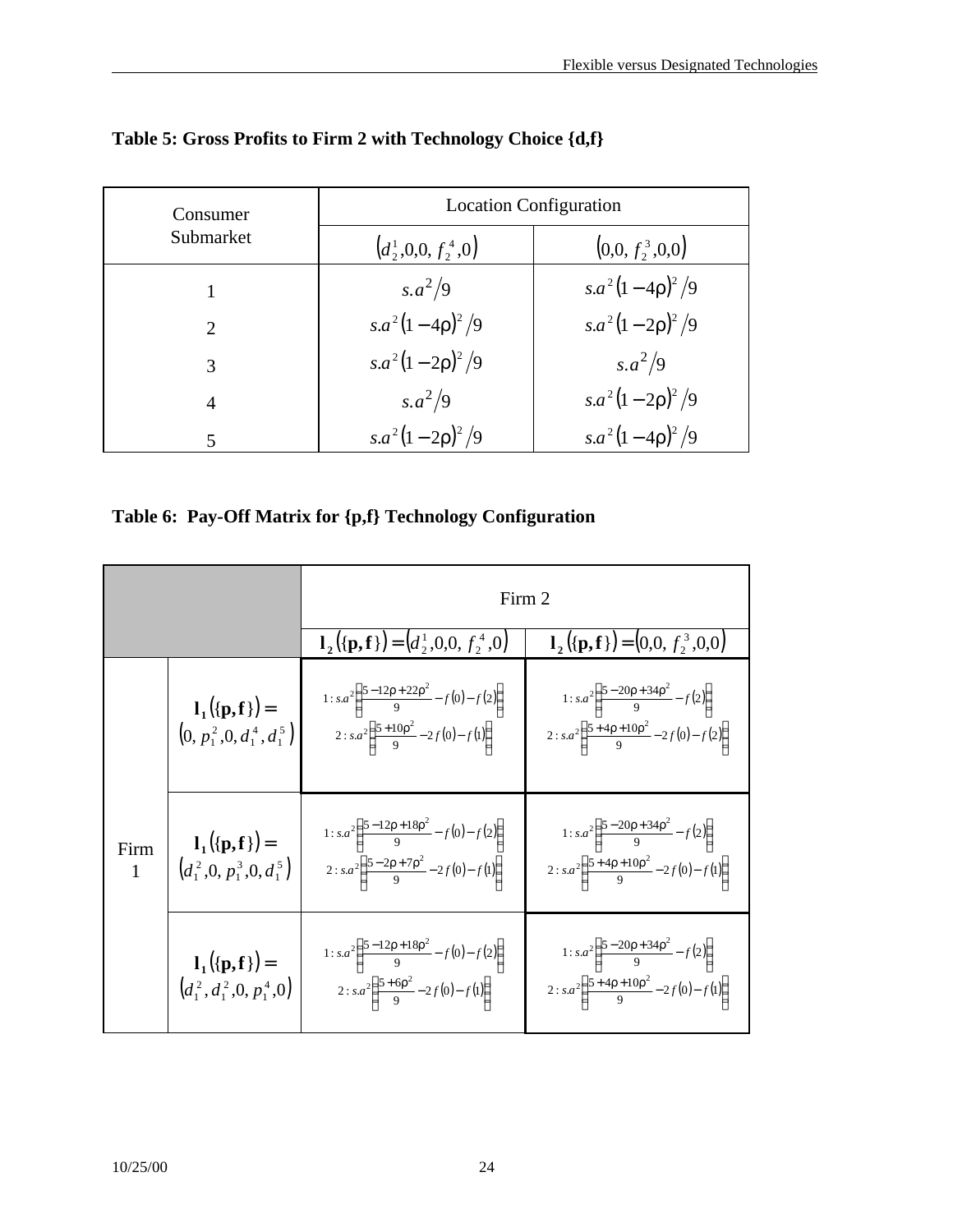|        |   | Firm 1                                                                                            |                                                                                                           |                                                                                                         |
|--------|---|---------------------------------------------------------------------------------------------------|-----------------------------------------------------------------------------------------------------------|---------------------------------------------------------------------------------------------------------|
|        |   | d                                                                                                 | Ŋ                                                                                                         |                                                                                                         |
|        | d | 1: $5s.a^2(1/9 - f(0))$<br>2: $5s.a^2(1/9 - f(0))$                                                | 1: $s.a^2((5-8\rho+8\rho^2)/9)$<br>$-2f(0) - f(1)$<br>2: $s.a^2((5+4p+2p^2)/9)$<br>$-5f(0)$               | 1: $s.a^2((5-16\rho+24\rho^2)/9$<br>$-f(0) - f(2)$<br>2: $s.a^2((5+8\rho+6\rho^2)/9)$<br>$-5f(0)$       |
| Firm 2 | p | 1: $s.a^2((5+4\rho+2\rho^2)/9$<br>$-5f(0)$<br>2: $s.a^2((5-8\rho+8\rho^2)/9)$<br>$-2f(0) - f(1)$  | 1: $s.a^2((5-4\rho+10\rho^2)/9$<br>$-2f(0) - f(1)$<br>2: $s.a^2((5-4\rho+10\rho^2)/9)$<br>$-2f(0) - f(1)$ | 1: $s.a^2((5-12\rho+22\rho^2)/9$<br>$-f(0) - f(2)$<br>2: $s.a^2((5+10p^2)/9)$<br>$-2f(0) - f(1)$        |
|        | f | 1: $s.a^2((5+8\rho+6\rho^2)/9)$<br>$-5f(0)$<br>2: $s.a^2((5-16\rho+24\rho^2)/9$<br>$-f(0) - f(2)$ | 1: $s.a^2((5+10p^2)/9)$<br>$-2f(0) - f(1)$<br>2: $s.a^2((5-12\rho+22\rho^2)/9$<br>$-f(0) - f(2)$          | 1: $s.a^2((5-8\rho+26\rho^2)/9$<br>$-f(0) - f(2)$<br>2: $s.a^2((5-8\rho+26\rho^2)/9)$<br>$-f(0) - f(2)$ |

**Table A1a: Technology Choice Pay-Off Matrix -** *f* **(0)≤(8ρ − 16ρ<sup>2</sup>)/9** 

**Table A1b: Technology Choice Pay-Off Matrix - (8ρ − 16ρ<sup>2</sup> )/9<** *f* **(0)≤(8ρ − 12ρ<sup>2</sup> )/9** 

|        |              | Firm 1                                                                                             |                                                                                                           |                                                                                                         |
|--------|--------------|----------------------------------------------------------------------------------------------------|-----------------------------------------------------------------------------------------------------------|---------------------------------------------------------------------------------------------------------|
|        |              | d                                                                                                  |                                                                                                           | f                                                                                                       |
|        | d            | 1: $5s.a^2(1/9 - f(0))$<br>2: $5s.a^2(1/9 - f(0))$                                                 | 1: $s.a^2((5-8\rho+8\rho^2)/9)$<br>$-2f(0) - f(1)$<br>2: $s.a^2((5+4p+2p^2)/9)$<br>$-5f(0)$               | 1: $s.a^2((5-24\rho+40\rho^2)/9$<br>$-f(0) - f(2)$<br>2: $s.a^2((5+12\rho+10\rho^2)/9$<br>$-5f(0)$      |
| Firm 2 | $\mathbf{p}$ | 1: $s.a^2((5+4\rho+2\rho^2)/9$<br>$-5f(0)$<br>2: $s.a^2((5-8\rho+8\rho^2)/9)$<br>$-2f(0) - f(1)$   | 1: $s.a^2((5-4\rho+10\rho^2)/9$<br>$-2f(0) - f(1)$<br>2: $s.a^2((5-4\rho+10\rho^2)/9)$<br>$-2f(0) - f(1)$ | 1: $s.a^2((5-12\rho+22\rho^2)/9$<br>$-f(0) - f(2)$<br>2: $s.a^2((5+10p^2)/9)$<br>$-2f(0) - f(1)$        |
|        |              | 1: $s.a^2((5+12\rho+10\rho^2)/9$<br>$-5f(0)$<br>2: $s.a^2((5-24\rho+40\rho^2)/9$<br>$-f(0) - f(2)$ | 1: $s.a^2((5+10p^2)/9)$<br>$-2f(0) - f(1)$<br>2: $s.a^2((5-12\rho+22\rho^2)/9$<br>$-f(0) - f(2)$          | 1: $s.a^2((5-8\rho+26\rho^2)/9$<br>$-f(0) - f(2)$<br>2: $s.a^2((5-8\rho+26\rho^2)/9)$<br>$-f(0) - f(2)$ |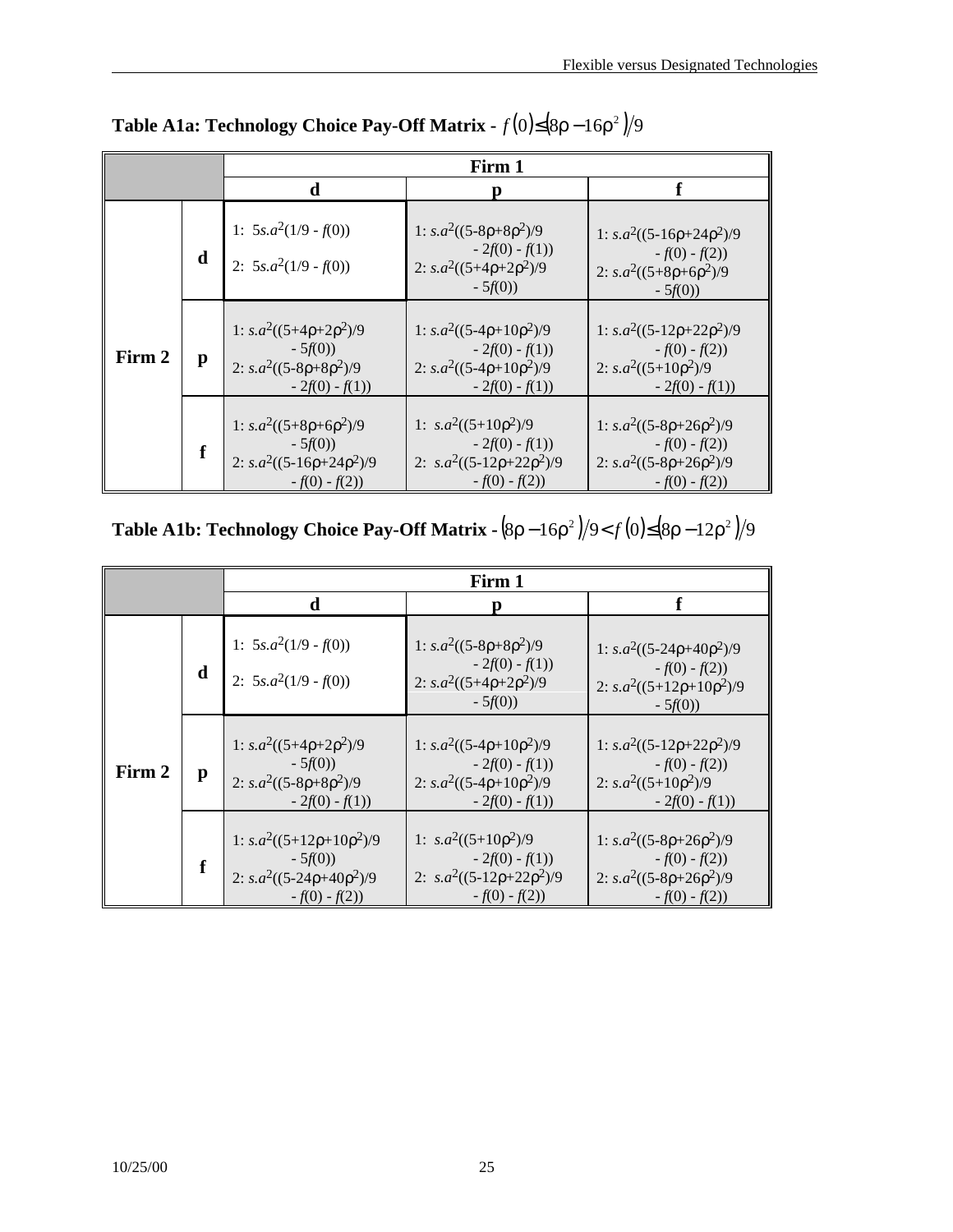|        |   | Firm 1                                                                                             |                                                                                                          |                                                                                                          |
|--------|---|----------------------------------------------------------------------------------------------------|----------------------------------------------------------------------------------------------------------|----------------------------------------------------------------------------------------------------------|
|        |   | d                                                                                                  | Ŋ                                                                                                        | f                                                                                                        |
|        | d | 1: $5s.a^2(1/9 - f(0))$<br>2: $5s.a^2(1/9 - f(0))$                                                 | 1: $s.a^2((5-8\rho+8\rho^2)/9)$<br>$-2f(0) - f(1)$<br>2: $s.a^2((5+4p+2p^2)/9)$<br>$-5f(0)$              | 1: $s.a^2((5-24\rho+40\rho^2)/9$<br>$-f(0) - f(2)$<br>2: $s.a^2((5+12\rho+10\rho^2)/9$<br>$-5f(0)$       |
| Firm 2 | p | 1: $s.a^2((5+4\rho+2\rho^2)/9$<br>$-5f(0)$<br>2: $s.a^2((5-8\rho+8\rho^2)/9)$<br>$-2f(0) - f(1)$   | 1: $s.a^2((5-4\rho+10\rho^2)/9$<br>$-2f(0) - f(1)$<br>2: $s.a^2((5-4\rho+10\rho^2)/9$<br>$-2f(0) - f(1)$ | 1: $s.a^2((5-20\rho+34\rho^2)/9$<br>$-f(2)$<br>2: $s.a^2((5+4\rho+10\rho^2)/9$<br>$-2f(0) - f(1)$        |
|        |   | 1: $s.a^2((5+12\rho+10\rho^2)/9$<br>$-5f(0)$<br>2: $s.a^2((5-24\rho+40\rho^2)/9$<br>$-f(0) - f(2)$ | 1: $s.a^2((5+4\rho+10\rho^2)/9$<br>$-2f(0) - f(1)$<br>2: $s.a^2((5-20\rho+34\rho^2)/9$<br>$-f(2)$        | 1: $s.a^2((5-8\rho+26\rho^2)/9$<br>$-f(0) - f(2)$<br>2: $s.a^2((5-8\rho+26\rho^2)/9)$<br>$-f(0) - f(2))$ |

**Table A1c: Technology Choice Pay-Off Matrix -**  $(8\rho - 12\rho^2)/9$ **≤**  $f(0) < (8\rho - 4\rho^2)/9$ 

**Table A1d: Technology Choice Pay-Off Matrix -**  $(8\rho - 4\rho^2)/9 < f(0) \leq (8\rho + 8\rho^2)/9$ 

|        |   | Firm 1                                                                                             |                                                                                                          |                                                                                                    |
|--------|---|----------------------------------------------------------------------------------------------------|----------------------------------------------------------------------------------------------------------|----------------------------------------------------------------------------------------------------|
|        |   | d                                                                                                  | D                                                                                                        | ₽                                                                                                  |
|        | d | 1: $5s.a^2(1/9 - f(0))$<br>2: $5s.a^2(1/9 - f(0))$                                                 | 1: $s.a^2((5-8\rho+8\rho^2)/9)$<br>$-2f(0) - f(1)$<br>2: $s.a^2((5+4\rho+2\rho^2)/9)$<br>$-5f(0)$        | 1: $s.a^2((5-24\rho+40\rho^2)/9$<br>$-f(0) - f(2)$<br>2: $s.a^2((5+12\rho+10\rho^2)/9$<br>$-5f(0)$ |
| Firm 2 | p | 1: $s.a^2((5+4\rho+2\rho^2)/9$<br>$-5f(0)$<br>2: $s.a^2((5-8\rho+8\rho^2)/9)$<br>$-2f(0) - f(1)$   | 1: $s.a^2((5-4\rho+10\rho^2)/9$<br>$-2f(0) - f(1)$<br>2: $s.a^2((5-4\rho+10\rho^2)/9$<br>$-2f(0) - f(1)$ | 1: $s.a^2((5-20\rho+34\rho^2)/9$<br>$-f(2)$<br>2: $s.a^2((5+4\rho+10\rho^2)/9$<br>$-2f(0) - f(1)$  |
|        | f | 1: $s.a^2((5+12\rho+10\rho^2)/9$<br>$-5f(0)$<br>2: $s.a^2((5-24\rho+40\rho^2)/9$<br>$-f(0) - f(2)$ | 1: $s.a^2((5+4\rho+10\rho^2)/9$<br>$-2f(0) - f(1)$<br>2: $s.a^2((5-20\rho+34\rho^2)/9)$<br>$-f(2)$       | 1: $s.a^2((5-16\rho+30\rho^2)/9$<br>$-f(2)$<br>2: $s.a^2((5-4\rho+18\rho^2)/9)$<br>$-f(0) - f(2)$  |